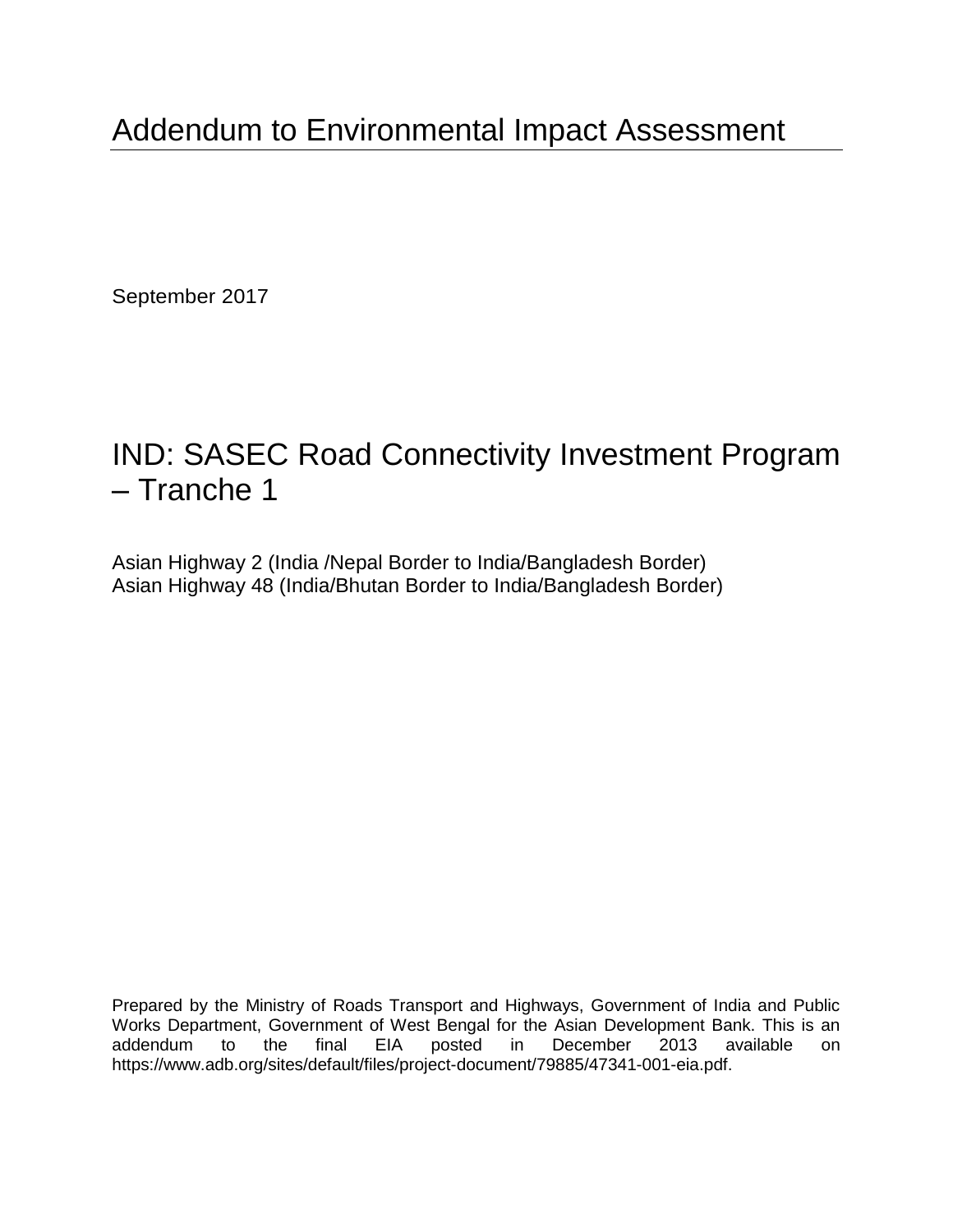## **CURRENCY EQUIVALENTS**

| (as of 30 May 2017) |     |                   |  |  |
|---------------------|-----|-------------------|--|--|
| Currency unit       |     | Indian rupee (Rs) |  |  |
| INR1.00             | $=$ | \$0.0154          |  |  |
| \$1.00              | $=$ | INR 64.6439       |  |  |

## **ABBREVIATIONS**

| ADB          | Asian Development Bank                            |
|--------------|---------------------------------------------------|
| AH           | Asian Highway                                     |
| COI          | Corridor of Impact                                |
| <b>CPCB</b>  | <b>Central Pollution Control Board</b>            |
| <b>DPR</b>   | <b>Detailed Project Report</b>                    |
| <b>EC</b>    | <b>Environmental Clearance</b>                    |
| EIA          | <b>Environmental Impact Assessment</b>            |
| EMP          | Environmental Management Plan                     |
| GoWB         | Government of West Bengal                         |
| <b>IRC</b>   | <b>Indian Road Congress</b>                       |
| IS.          | Indian Standard                                   |
| <b>IUCN</b>  | International Union for Conservation of Nature    |
| <b>MORTH</b> | Ministry of Road Transport & Highways             |
| MoEF&CC      | Ministry of Environment, Forests & Climate Change |
| <b>NOC</b>   | No Objection Certificate                          |
| <b>PIA</b>   | Project Influence Area                            |
| PIU          | <b>Project Implementation Unit</b>                |
| RF           | <b>Reserved Forest</b>                            |
| <b>ROW</b>   | <b>Right of Way</b>                               |
| <b>SASEC</b> | South Asian Sub Regional Economic Cooperation     |

This addendum to the environmental impact assessment is a document of the borrower. The views expressed herein do not necessarily represent those of ADB's Board of Directors, Management, or staff, and may be preliminary in nature. Your attention is directed to the "terms of use" section of this website.

In preparing any country program or strategy, financing any project, or by making any designation of or reference to a particular territory or geographic area in this document, the Asian Development Bank does not intend to make any judgments as to the legal or other status of any territory or area.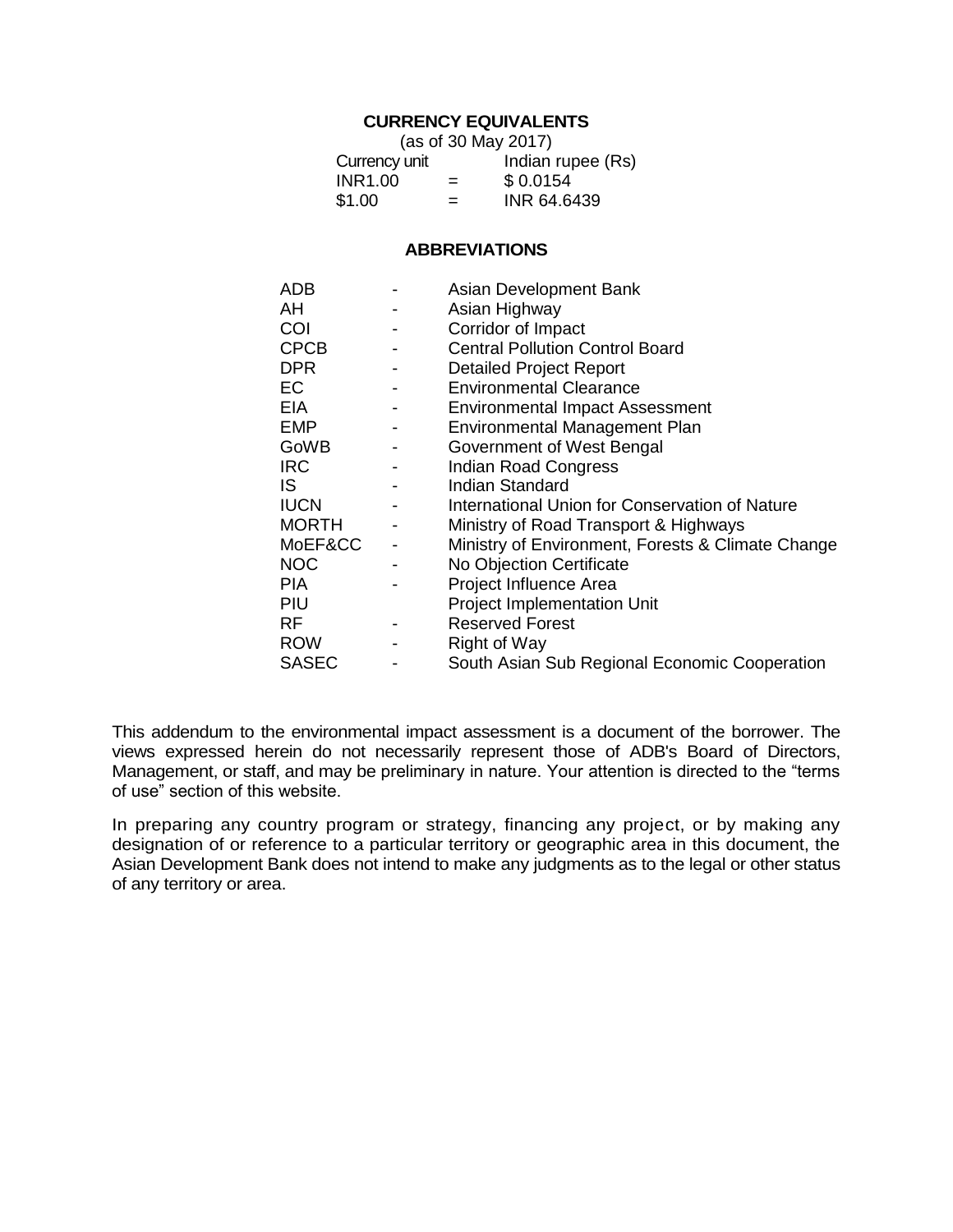## **TABLE OF CONTENTS**

| $\mathbf{L}$<br>A.<br>В. |                                                                                                                                                                                                                                                                                                                                                                                                                                                      |
|--------------------------|------------------------------------------------------------------------------------------------------------------------------------------------------------------------------------------------------------------------------------------------------------------------------------------------------------------------------------------------------------------------------------------------------------------------------------------------------|
|                          |                                                                                                                                                                                                                                                                                                                                                                                                                                                      |
| В.                       | III. ANTICIPATED ENVIRONMENTAL IMPACTS AND MITIGATION MEASURES 8                                                                                                                                                                                                                                                                                                                                                                                     |
| В.                       |                                                                                                                                                                                                                                                                                                                                                                                                                                                      |
|                          |                                                                                                                                                                                                                                                                                                                                                                                                                                                      |
| А.                       |                                                                                                                                                                                                                                                                                                                                                                                                                                                      |
|                          |                                                                                                                                                                                                                                                                                                                                                                                                                                                      |
| <b>APPENDICES</b>        |                                                                                                                                                                                                                                                                                                                                                                                                                                                      |
|                          | Appendix 2: Proposed Activities for Budget Support to Jaldhapara National Park26                                                                                                                                                                                                                                                                                                                                                                     |
| <b>LIST OF TABLES</b>    | Table 2: Comparative Study of Proposal With and Without Elephant Underpass  5<br>Table 3: Comparative Analysis of Impacts With and Without Change in Scope 8<br>Table 4: Updated Environmental Management Plan for Impacts on Flora and Fauna for Road<br>. 14<br>Table 5: Sequence of Consultation Events related to Forest & Wildlife Clearance in AH-4820<br>Table 6: Summary of Public/Community Consultations undertaken during July-Dec 201623 |
| <b>LIST OF FIGURES</b>   |                                                                                                                                                                                                                                                                                                                                                                                                                                                      |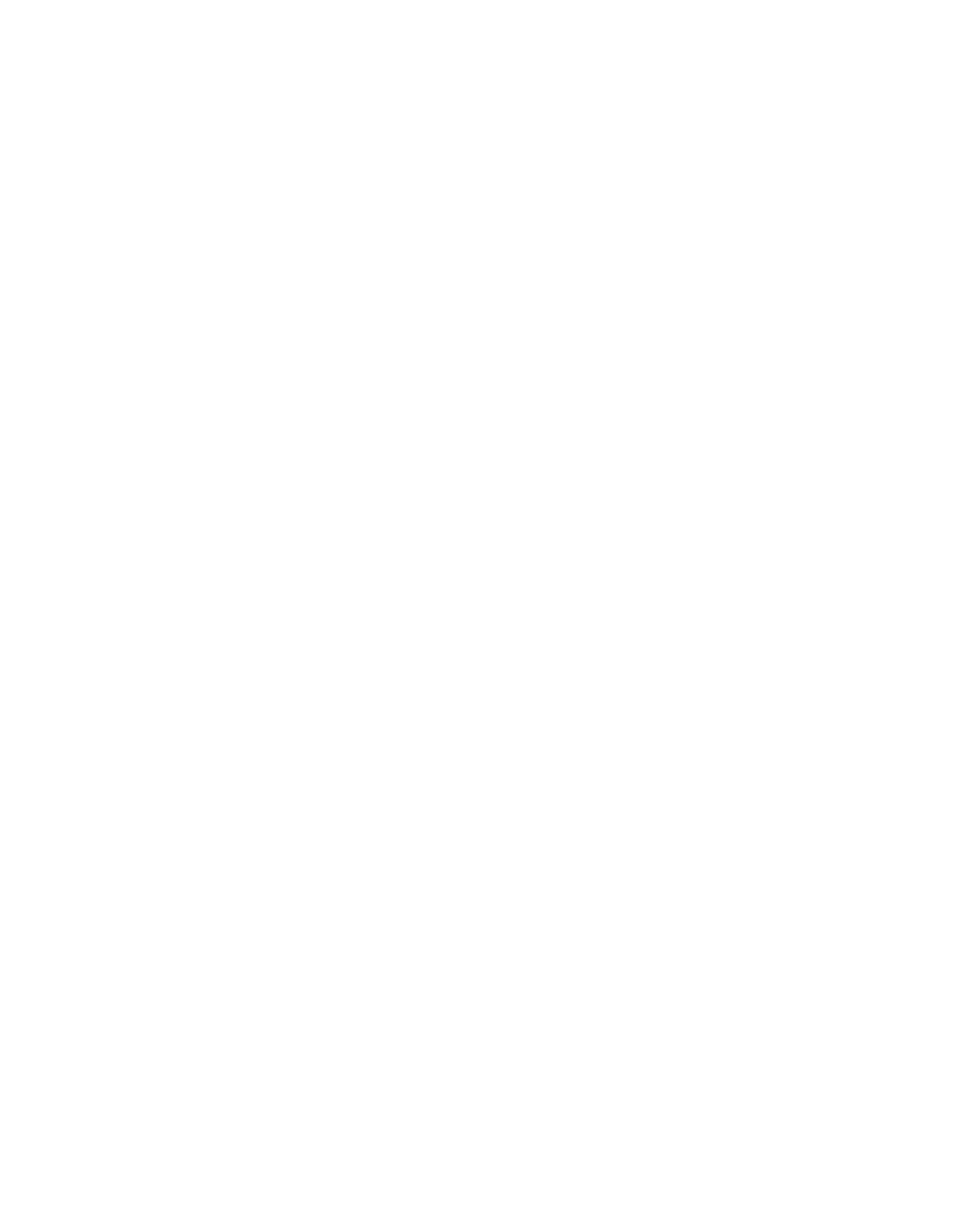## I. **INTRODUCTION AND BACKGROUND OF THE PROJECT**

### <span id="page-4-0"></span>А. **Introduction**

This Addendum is prepared for the Environmental Impact Assessment (EIA) report of the  $\mathbf{1}$ . West Bengal subprojects under tranche 1 of the SASEC Road Connectivity Investment Program (SRCIP) being funded under ADB Loan through a Multitranche Financing Facility (MFF) modality. Tranche 1 includes two subprojects in West Bengal State of India i.e. i) 37 Km of AH2 connecting Nepal, Bangladesh and India, and (ii) 97 Km of AH48 connecting Bhutan, India and Bangladesh. There has been a change in scope of works in the AH48 subproject in May 2017. Therefore this addendum to the EIA report has been prepared to fulfill ADB's requirements for any change in project scope as specified in the EARF and Loan Agreement.

### В. **Background of the Project**

 $2.$ The GOI sought financial assistance from ADB to implement SRCIP which is an integral part of part of India's investment program for regional connectivity ("Regional Road Connectivity Program"), which is in line with the SASEC framework. The ADB Loan was provided through Multitranche Financing Facility (MFF) modality for US\$ 500 million to be implemented in tranches from 2015 to 2022. The GOI entered into a Framework Financing Agreement (FFA) with ADB on 26 February 2014. The first loan for Tranche 1 (Loan Number 3118-IND) amounting to US\$ 300 million was approved by ADB Board on 01 April 2014. Subsequently a loan agreement was signed on 26 March 2015 and this loan became effective on 24 June 2015.

The Project 1 or Tranche 1 of the MFF was designed to improve two national highways 3. subprojects totaling about 135km in West Bengal State and a state road subprojects totaling about 130km in Manipur State. The civil works under Tranche 1 are grouped in 3 packages. The two civil work contracts in West Bengal State have been awarded in the second quarter of the year 2015 whereas civil works contract in Manipur State was awarded in March 2016. Subsequently contractors have been mobilized. Table 1 shows details of tranche 1 subprojects.

<span id="page-4-1"></span>

| Contract<br>Package                              | <b>Subprojects / Road Section</b>                                                                                   | <b>State</b>   | Implementing<br><b>Agency</b>                                                              | Contract<br>Award/<br><b>Appointed</b><br><b>Date</b> |
|--------------------------------------------------|---------------------------------------------------------------------------------------------------------------------|----------------|--------------------------------------------------------------------------------------------|-------------------------------------------------------|
| <b>SRCIP-MO</b><br>RTH/WB-AH-<br>02              | Asian Highway No 2:<br>Panitanki-Shiva mandir Mor-<br>Medical Mor- Fulbari (Nepal-<br>India-Bangladesh)             | West<br>Bengal | PIU (AH-02) of State<br><b>Public Works</b><br>Department,<br>Government of West<br>Bengal | 29 Jan 2015/<br>28 May 2015                           |
| <b>SRCIP-MO</b><br><b>RTH/WB-</b><br><b>AH48</b> | Asian Highway No 48:<br>Jaigaon-Hasima ra-Dhupguri<br>and Mainaguri-Chan<br>grabandha (Bhutan-India-<br>Bangladesh) | West<br>Bengal | PIU (AH-48) of State<br>Public Works<br>Department,<br>Government of West<br>Bengal        | 12 Nov 2014/<br>28 May 2015                           |
| <b>MN/PWD/EAP</b><br>104                         | Imphal-Kanchup-Tamenglong<br>Road                                                                                   | Manipur        | PIU (EAP) of State<br>Public Works<br>Department,<br>Government of<br>Manipur              | 21 March 2016<br>/ 12 August<br>2016                  |

**Table 1: Summary of Tranche 1 Subprojects**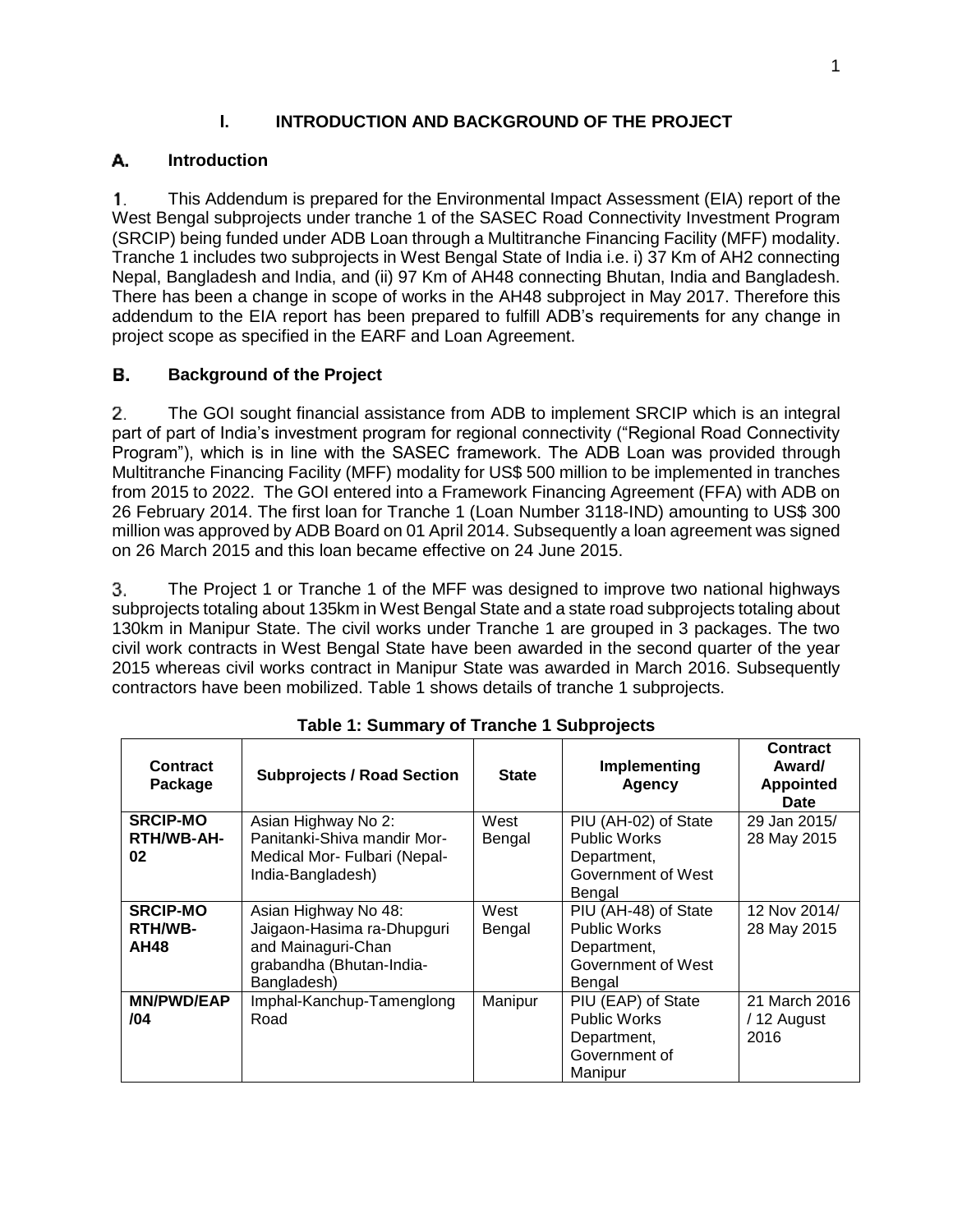As part of processing the MFF two sample subprojects in West Bengal State i.e. (i) 37 Km 4. of AH2 connecting Nepal, Bangladesh and India, and (ii) 97 Km of AH48 connecting Bhutan, India and Bangladesh, have been assessed following SPS 2009 requirements. The project has been classified as Category A based on ADB's Safeguard Policy Statement 2009 and a detailed EIA was carried out which was finalized in December 2013 after disclosing it for 120 days on the ADB website for comments/objections as per ADB's guidelines. An Environmental Assessment and Review Framework (EARF) has also been prepared for the MFF and disclosed on ADB website.

5. About 2.6 km length of AH-48 subproject passes through Jaldapara National Park and a major recommendation in the EIA was the provision of Elephant Underpasses (EUPs) at three locations at chainage 85+760, 86+214, 86+953 in Jaldapara National Park section. The existing Halong Bridge in this section of the road was also considered as elephant underpass. The existing project road has approximately 24 m of ROW within the National Park Area. Accordingly to accommodate the underpasses, approximate 7.2258 Ha. of National Park land was required to be diverted and the project proponent submitted the diversion proposal along with 3.7434 ha. of forest land diversion proposal.

The subprojects in West Bengal State are being implemented and substantial physical 6. progress (58.45 % in AH02 and 54.20 % in AH48 as on 31 March 2017) has been achieved. However during implementation a decision was made to remove construction of 3 elephant underpasses under the project scope in the 2.6 km section of AH-48 subproject (passing through Jaldapara National Park) due to recommendations from the forest department. The detailed rational and scope of change in design has been presented in following sections.

7. Since this modification to the design is considered as a change (reduction) in scope (change in design and cross section), as per provisions of the approved EARF, an Addendum to the EIA is required to address potential environmental impacts and mitigation measures associated with proposed change in scope.

### C. **Extent of the Addendum**

This Addendum covers the minor change in scope of works for the AH48 subproject under 8. Tranche 1 of the SRCIP Project. The minor change in scope involves exclusion of three elephant underpasses (at chainage 85+760, 86+214, and 86+953) proposed in the 2.6 km long section passing through Jaldapara National Park and reduction of road improvement works to simple resurfacing and strengthening works within the existing Right of Way (ROW).

### **Outline of the Addendum**  D.

9. This Addendum has been presented key issues associated with proposed change in the scope and include sections on:

- **Chapter - 1: Introduction**: Presents background, extent of the Addendum and structure of the report.
- **Chapter - 1: Change in the Scope**: Give details of the proposed change in the scope and its justification.
- **Chapter - 2: Anticipated Environmental Impacts and Mitigation Measures**: This chapter details out environmental impacts, mitigation, avoidance and enhancement measures due to change in the scope.
- **Chapter - 3: Environmental and Wildlife Management Plan**: Suggests key environmental impacts and mitigation measures including updated Wildlife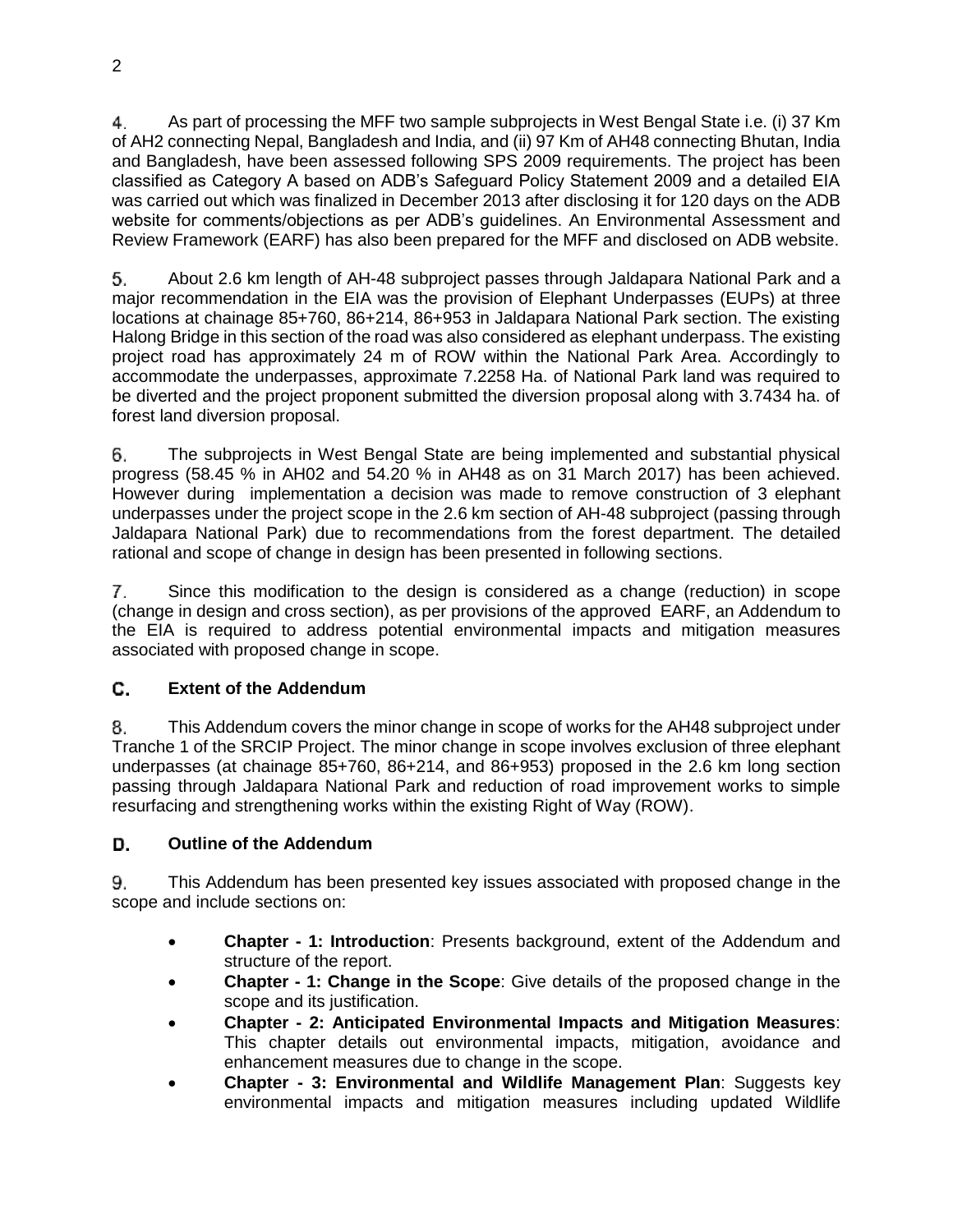Management Plan to address wildlife management and monitoring activities for the proposed change in the scope.

- **Chapter - 4: Stakeholders' Consultations**: Gives details of the stakeholder and public consultations undertaken as part of change in scope.
- **Chapter - 5: Conclusions and Recommendations**: Covers key findings and recommendations.

## II. **PROPOSED CHANGE IN SCOPE**

### <span id="page-6-0"></span>А. **Justification for Proposed Changes**

Construction of the three elephant underpasses (as originally proposed) requires 10. acquisition of about 7.2258 hectare of land from JNP. Therefore it requires aWildlife Clearance from the Ministry of Environment, Forest and Climate Change (MoEFCC) in accordance with the Wildlife Protection Act of India.

 $11.$ As per existing MoEFCC Guidelines online proposals<sup>1</sup> were submitted for diversion of Forest and Wildlife land. In order to facilitate the diversion proposal, a meeting and presentation was convened by the Nodal Officer, CA & FCA, West Bengal, on 2<sup>nd</sup> May 2016 at Aranya Bhavan, Kolkata. The meeting was chaired by Principle Chief Conservator of Forests (PCCF) & Head of Forest Force (HoFF), and attended by a number of senior forest officials. The points were discussed in the meeting:

- a) The pros and cons of the underpasses and raised serious doubts on the efficacy of the underpasses only for elephants.
- b) It was apprehended that during long construction period of EUP, there may be straying of elephants near to the habitation and may increase man-wild conflict in the area.
- c) Further it was also apprehended that, different types of wild animal may not prefer to share EUP among themselves, so the construction of EUP may be counterproductive.
- d) The improvement proposal within the Jaldapara NP includes only widening of earthen flank to 2m on either side and existing carriageway of 10 m would not be widened any further. So there is practically no requirement for raising the level of existing road if elephant underpass is not required to be constructed. The raising of level would only be required when EUP is constructed (to provide 6 m vertical clearance) and in that case the level of road would rise by about 4 m in whole stretch from the existing level. This abnormal raising of whole road would further restrict the movement of wild animal from other area except proposed EUP area.
- e) It was also discussed that if construction of EUP is discounted, the proposed improvement under Asian Highway No. 48 Project can be accommodated within the existing ROW itself and no additional land shall be required from JNP and there would be very minimal environmental impact.
- f) It was also discussed that with the construction of the new 4-lane East West Corridor route passing through Dhupguri – Falkata – Salsalabari, commercial traffic on AH48 shall also be significantly reduced in future. The proposed 4-lane is in advance stage of detailed design report preparation.
- g) The HoFF requested the project proponent to send an alternative analysis proposal for the construction of the EUPs vis-à-vis no construction of EUP and widening of flank by 2m within the ROW, based on which the forest department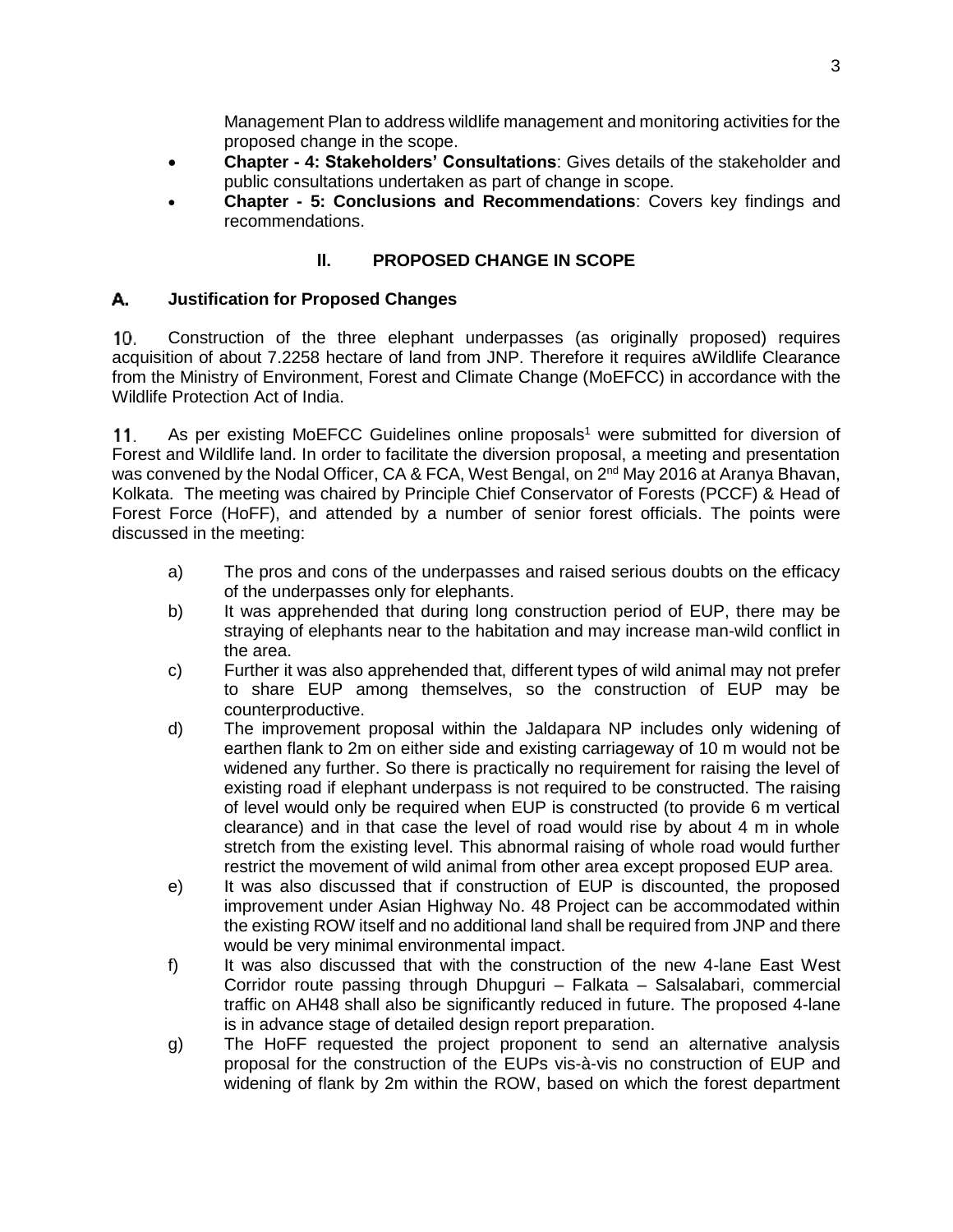## may seek expert advice on the matter.<sup>1</sup>

The Chief Wild Life Warden (CWLW) on reviewing the proposal suggested that the entire  $12<sub>1</sub>$ stretch of 2.6 km in Jaldapara National Park should be made "elevated road on Pillars to avoid accidental collision"<sup>2</sup>. This matter was subsequently discussed in a meeting chaired by the Chief Secretary, WB at Madarihat, Jaldapara Tourist Lodge and attended by the PWD Secretary, Forest Secretary, District Magistrate and Project Director AH48 on 28<sup>th</sup> June 2016. On deliberation by the secretaries, it was concluded that since the elevated corridor was not financially viable and had severe environmental impacts on the National Park (diversion of land, felling of trees, disturbances to the natural wildlife movement during construction and expected increased man animal conflict). Also since there shall not be a huge increase of traffic and maintenance of the existing road in its current form with strengthening & improvement is the best desirable option, it was decided that the forest department would allow AH48 authority to improve road at present level without any elephant underpass and any preventive measures suggested by forest department would be agreed by AH48 authority<sup>3</sup>.

Subsequently, a meeting was chaired by PCCF & CWLW, West Bengal and attended by  $13.$ CCF, Wildlife (North), DFO, Jaldapara Wildlife Division, Project Director (AH48) and other relevant officials on 22<sup>nd</sup> November 2016 at Madarihat, Jaldapara National Park. The meeting culminated with the decision to allow the project authorities to undertake work in the NP area without constructing EUPs subject to certain conditions<sup>4</sup>.

Based on recommendations by the sub-committee of NBWL on guidelines for roads in  $14.$ protected areas issued by the MoEF&CC, Govt. of India vide F. No. 6-62/2013 WL dated 22-12- 2014 the competent authority, the PCCF & Chief Wildlife Warden, Govt. of West Bengal vide letter no: 659/WL/2M-166/2016 dated 06-02-2017 has issued the permission to the project authority for improvement (resurfacing and strengthening) of existing road within Jaldapara National Park in accordance with existing rules and guidelines and the directions mentioned above. Based on the direction of the MoM of the CWLW, the Wildlife Management Plan incorporating various mitigation measures that are quantifiable and can be easily monitored was shared with the DFO, Jaldapara Wildlife Division, Coochbehar vide Memo No: AH-48/13-4/1601 dated 28<sup>th</sup> November 2016 and subsequently revised to incorporate the changes (as suggested by DFO) in the proposals. The revised Wildlife Management Plan has been submitted to the Principal Chief Conservator of Forest & Head of Forest Force, Kolkata (West Bengal State) vide Memo No.: AH-48/13-4/421 dated  $11<sup>th</sup>$  August 2017.. Once the mitigation measures are agreed by the forest and wildlife department, the same shall be implemented under the project.

Under these circumstances, where the concerned stakeholder and custodian of the  $15.$ Jaldapara National Park has clearly expressed their reservations on the efficacy of the elephant underpasses and hence deem these EUPs as unwarranted, it is difficult for the project authority to proceed with construction of elephant underpasses within the NP areas. It is to be noted that as per the rules and guidelines of the MoEF&CC, Govt. of India, the permission of the Chief Wildlife Warden, West Bengal is mandatory following the procedure laid down by the National Board of Wildlife (NBWL). Therefore, the provision of Elephant Underpasses as proposed in the

 $\overline{a}$ 

<sup>1</sup> Proposal sent to the PCCF & HoFF, WB vide Memo No: AH-48/13-4/236 dated 24th May 2016

<sup>&</sup>lt;sup>2</sup> Communication from Conservator of Forests, LA & FCA vide letter No. 2987/l & LT/2M-1120/15 dated 27<sup>th</sup> June 2016

<sup>3</sup> Letter from the project authority to the PCCF, Wildlife & Chief Wildlife Warden, West Bengal vide Memo No: AH-48/13-4/466 dated 6<sup>th</sup> September 2016 with a request to that the proposal with no construction of EUP and no raising of existing road embankment may be considered which would involve minimum impacts on Jaldapara National Park

<sup>4</sup> MoM signed by the PCCF & Chief Wildlife Warden, WB sent by CF, Wildlife (HQ), West Bengal vide letter No. 401/WL 2M-166/16 dated 24<sup>th</sup> January 2017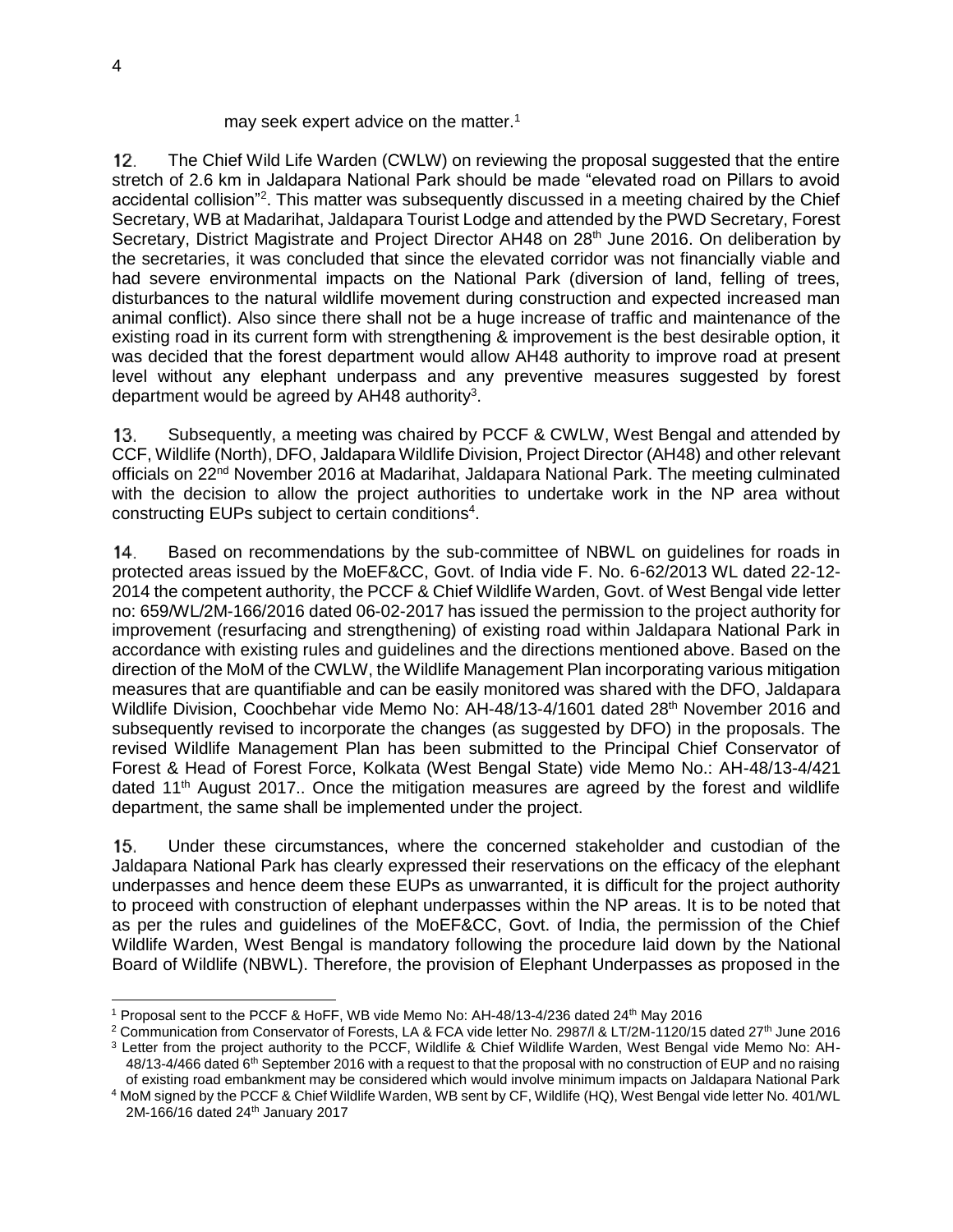EIA report is required to be withdrawn and the alternative as permitted by the Chief Wildlife Warden mentioned has to be taken up. A comparative statement (Table 2) showing the different parameter in earlier proposed diversion proposal and now as per permission allowed by CWLW clearly shows that the environmental impacts are less in later case and is the best possible solution.

<span id="page-8-0"></span>

| SI.<br>No.      | <b>Particulars</b>                                                                                 | <b>Existing</b>      | <b>Diversion</b><br>Proposal (With                                 | <b>As Per Permission</b><br><b>Granted (Without</b>                                                             |
|-----------------|----------------------------------------------------------------------------------------------------|----------------------|--------------------------------------------------------------------|-----------------------------------------------------------------------------------------------------------------|
|                 |                                                                                                    |                      | Elephant<br>Underpass)                                             | underpass)                                                                                                      |
| $\mathbf{1}$    | Length (Km)                                                                                        | 2.915                | 2.915                                                              | 2.915                                                                                                           |
| $\overline{2}$  | Lane configuration                                                                                 | 2 lanes              | 2 lanes with                                                       | 2 lanes with paved                                                                                              |
|                 |                                                                                                    |                      | paved shoulders                                                    | shoulders                                                                                                       |
| 3               | Width (m)                                                                                          | 10 m with            | $10m + 2X 2m$                                                      | $10m + 2X$ 1m flank                                                                                             |
|                 |                                                                                                    | minimum<br>flank     | flank                                                              |                                                                                                                 |
| 4               | Embankment Height (m)                                                                              | $2 - 3$              | $7 - 8$                                                            | $2.2 - 3.2$ m                                                                                                   |
| $\overline{5}$  | Embankment slope                                                                                   | 1:1                  | 1:1                                                                | 1:1                                                                                                             |
| 6               | Traffic (AADT) in 2013                                                                             | 7049                 | $\overline{\phantom{a}}$                                           | $\overline{a}$                                                                                                  |
| $\overline{7}$  | Traffic (AADT) in 2016                                                                             | 7187                 | $\blacksquare$                                                     | ÷,                                                                                                              |
| 8               | Traffic (AADT) in 2030 (Projected)                                                                 | 13030                | 13030                                                              | 13030                                                                                                           |
| $\overline{9}$  | Design Speed (Kmph)                                                                                | 60-80                | 60-80                                                              | 60-80 (permissible limit<br>in NP Area: 40 kmph)                                                                |
| 10              | ROW (m)                                                                                            | 24                   | 45                                                                 | 24                                                                                                              |
| $\overline{11}$ | Average width of land required<br>(m)                                                              | <b>NA</b>            | Varies between 8<br>- 15m (average<br>width 10.5m on<br>each side) | Nil                                                                                                             |
| 12              | Forest land diversion (Ha.)                                                                        | <b>NA</b>            | 7.869                                                              | $\overline{N}$ il                                                                                               |
| $\overline{13}$ | Elephant Underpasses (EUP)                                                                         | 1 (Halong<br>bridge) | $3$ new $+1$<br>existing (Halong<br>bridge)                        | 1 existing (Halong<br>bridge)                                                                                   |
| 14              | Trees proposed to be felled                                                                        | <b>NA</b>            | 833                                                                | $\overline{N}$ il                                                                                               |
| 15              | Construction time (years)                                                                          | <b>NA</b>            | 1 Year                                                             | 2 month                                                                                                         |
| 16              | Temporary diversion of traffic<br>required                                                         | <b>NA</b>            | Yes                                                                | Yes (one way only<br>during resurfacing<br>period of max 1 month.<br>No encrochement in<br>national park land). |
| 17              | Cost of construction in the area<br>(INR Crore)                                                    | <b>NA</b>            | 35 Crore                                                           | 12-crore                                                                                                        |
| 18              | Damage to flora                                                                                    |                      | Yes                                                                | No                                                                                                              |
| 19              | Damage to fauna                                                                                    |                      | Yes                                                                | No                                                                                                              |
| 20              | Straying of wild animal during<br>construction of EUP                                              |                      | Likely                                                             | <b>NA</b>                                                                                                       |
| 21              | Chances of man - wildlife conflict<br>in nearby inhabited areas during<br>construction of EUP/road |                      | Likely                                                             | Perceived                                                                                                       |
| 22              | Chances of elephant changing its<br>movement route during<br>construction of EUP                   |                      | Yes                                                                | Perceived                                                                                                       |
| 23              | Possibility of restriction of<br>movement of wild animal/elephant                                  |                      | Yes                                                                | No                                                                                                              |

**Table 2: Comparative Study of Proposal With and Without Elephant Underpass**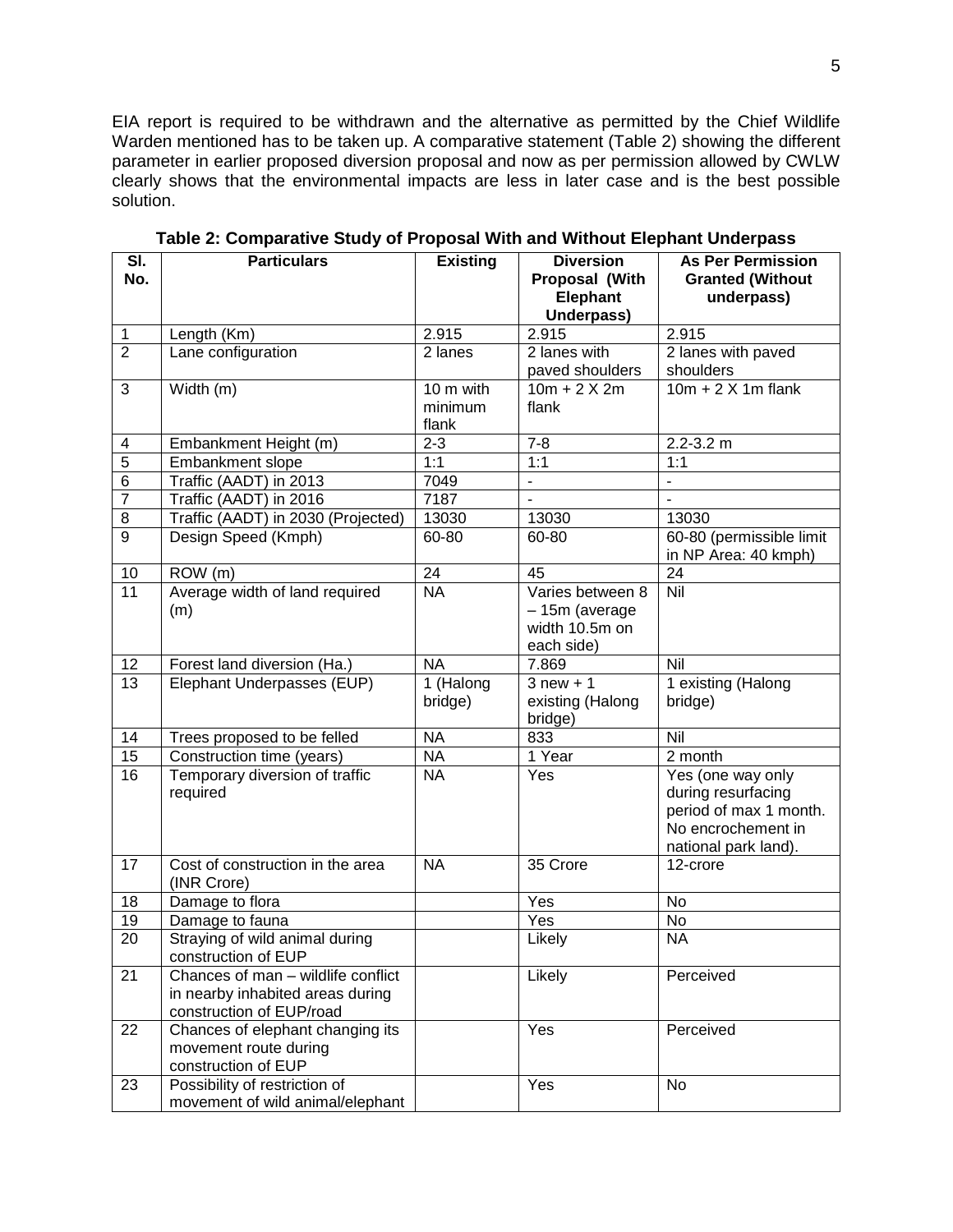| SI.<br>No. | <b>Particulars</b>                                                                                         | <b>Existing</b> | <b>Diversion</b><br><b>Proposal (With</b><br>Elephant<br>Underpass)  | <b>As Per Permission</b><br><b>Granted (Without</b><br>underpass)                                     |
|------------|------------------------------------------------------------------------------------------------------------|-----------------|----------------------------------------------------------------------|-------------------------------------------------------------------------------------------------------|
|            | due to abnormal height of<br>embankment                                                                    |                 |                                                                      |                                                                                                       |
| 24         | Possibility of vehicle - wildlife<br>collision due to direct interactions<br>between wildlife and vehicles |                 | Low                                                                  | High                                                                                                  |
| 24         | Overall risks on Wildlife &<br><b>Environment</b>                                                          |                 | More risks<br>related to<br>construction as<br>well as<br>operation. | Only one main risk of<br>vehicle - wildlife<br>collision during<br>construction as will<br>operation. |

### В. **Revised Scope of Work**

The scope of work is proposed now included improvement (resurfacing and strengthening) 16. of existing 2.915 km long road section of AH-48 in Jaldapara National Park. The strengthening work will include overlaying (resurfacing) 10 m bituminous carriageway and strengthening 1 X 1 m earthen flank on both sides, same as is existing. There is no raising proposed in embankment except minor profile correction in small stretches. The existing damaged bituminous layer would be removed first and the underlying layer would be corrected with profile corrective layers of WMM over which fresh bituminous layer of DBM and BC would be laid. 1m earthen flank would be developed subsequently on both sides overlay and strengthening of 1m flanks on each side of the road. The improvement work will be carried out within existing roadway width. The road configuration will include:

- Main carriageway: 7m
- Paved shoulders: 1.5 m each side
- Earthen shoulder: 1m each side
- **Total formation road width: 12m**
- Overlay pavement composition: BC: 50 mm, DBM: 90 mm, WMM: 150 mm;
- $17.$ Typical cross sections of original scope and changed scope are shown in Figure 1.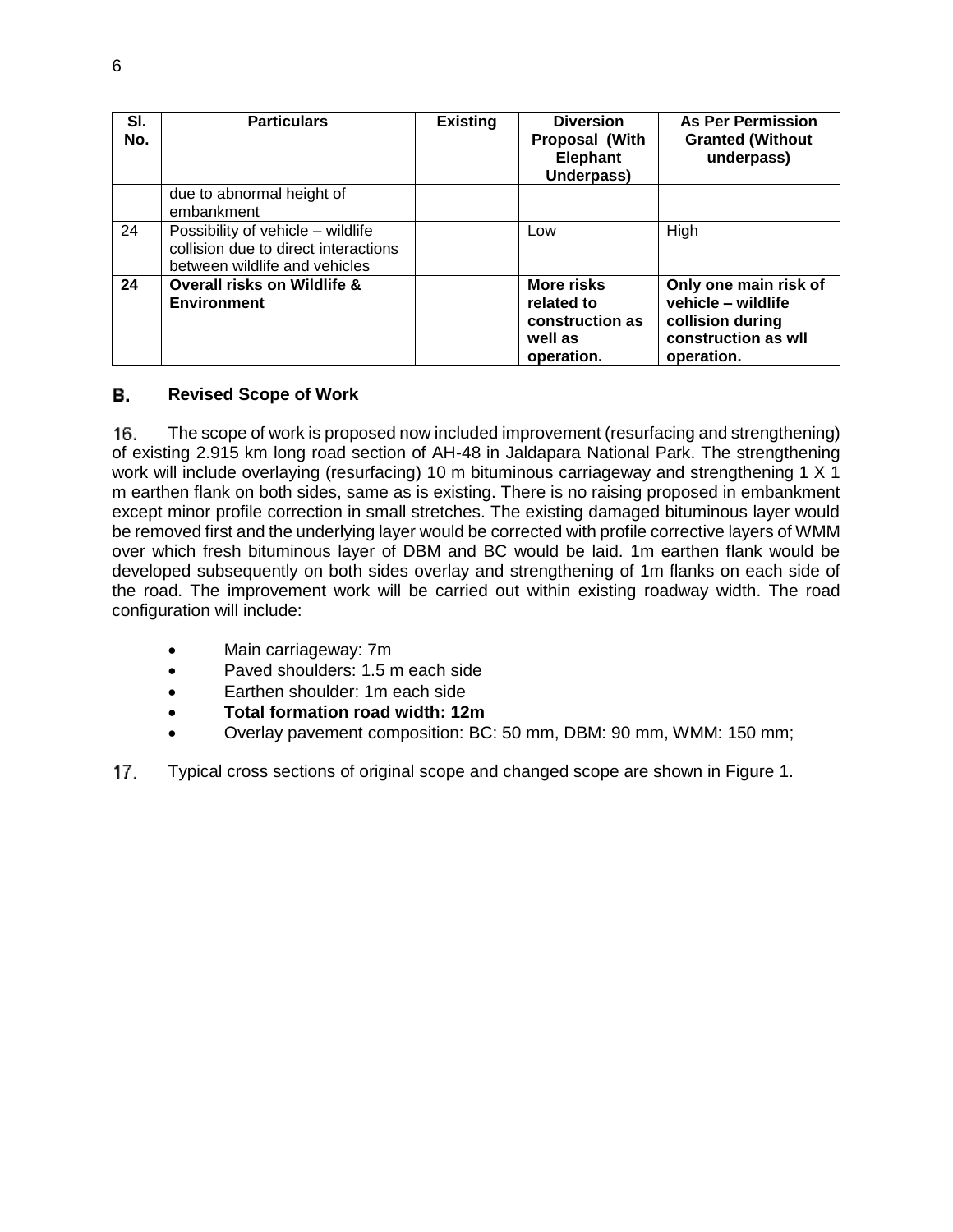<span id="page-10-0"></span>

## **Figure 1: Cross Section (With and Without Change in Scope)**

Note: Map not to scale.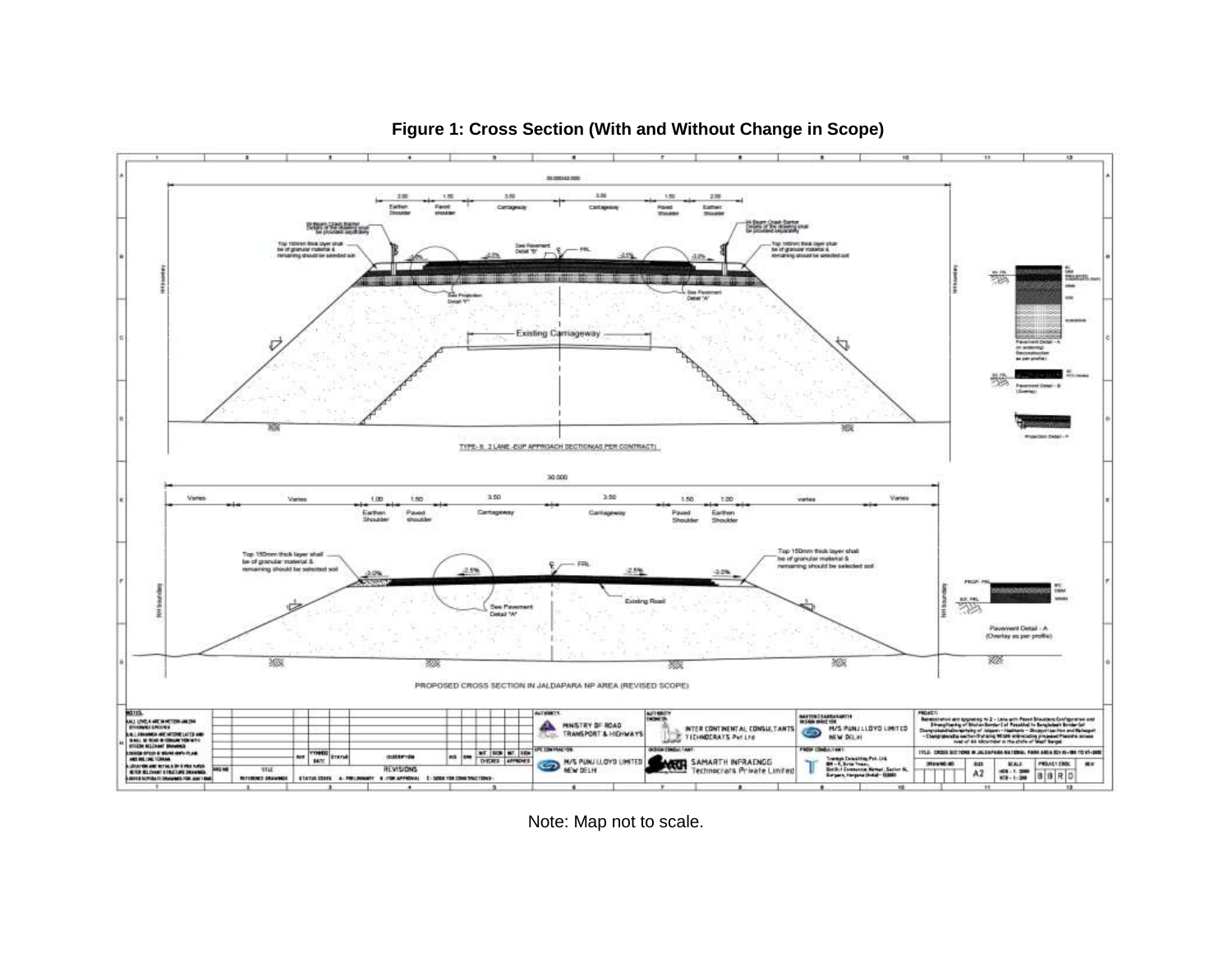## III. **ANTICIPATED ENVIRONMENTAL IMPACTS AND MITIGATION MEASURES**

### <span id="page-11-0"></span>А. **Background**

This section assesses and presents a comparative analysis of impacts with and without 18. change in scope and description of adjustment in mitigation measures in light of the revised scope.

As the change in the scope included improvement of the existing road sections instead of 19. construction of elevated underpasses, the impacts associated with physical and socio-economic environments will be similar in both the cases. However since the duration of the construction work will be reduced by 8 months (from 10 months to 2 months), the associated impacts will be limited to 2 months construction period. The only major change in the impacts will be associated with ecological environment as the road construction work will take place inside Jaldapara National Park. Therefore the comparative analysis of impacts is focused on biological environment parameters.

### В. **Impacts and Mitigation Measures**

20. Table 3 present the stagewise (pre-construction, construction and operation) comparative analysis of impacts with and without change in scope and description of adjustment in mitigation measures in light of the revised scope.

<span id="page-11-1"></span>

| <b>Particulars</b>                | <b>Impacts</b>                                                                                                                                                                                                            |                                                                                                                 | <b>Adjustment in Mitigation</b><br><b>Measures</b>                                                                                                                                                                                   |
|-----------------------------------|---------------------------------------------------------------------------------------------------------------------------------------------------------------------------------------------------------------------------|-----------------------------------------------------------------------------------------------------------------|--------------------------------------------------------------------------------------------------------------------------------------------------------------------------------------------------------------------------------------|
|                                   | (Without Change in Scope)                                                                                                                                                                                                 | (With Change n Scope)                                                                                           |                                                                                                                                                                                                                                      |
|                                   | <b>Pre-construction Stage Impacts</b>                                                                                                                                                                                     |                                                                                                                 |                                                                                                                                                                                                                                      |
| Terrestrial<br>Ecology -<br>Flora | About 2.915 km length<br>passes through Jaldapara<br>National park. This requires:                                                                                                                                        | About 2.915 km length<br>passes through<br>Jaldapara National Park.<br>This requires:                           |                                                                                                                                                                                                                                      |
|                                   | 45 m right of way which<br>$\bullet$<br>leads to diversion<br>(acquisition) of 7.869<br>hectares of National Park<br>land for non-nonforest<br>purpose. This will lead to<br>ecological disturbances<br>and soil erosion. | 24 m right of way<br>$\bullet$<br>(available with road<br>authority). No<br>diversion of National<br>Park land. | No forestry clearance for<br>$\bullet$<br>diversion of forest land<br>required<br>Compensatory<br>afforestation and<br>plantation by forest<br>department.                                                                           |
|                                   | 833 trees required to be<br>$\bullet$<br>cleared for widening and<br>improvement of AH-48<br>sub-project within JNP<br>area.                                                                                              | No loss of trees.<br>$\bullet$                                                                                  | No tree cutting permit is<br>$\bullet$<br>required<br>Additional plantation of<br>$\bullet$<br>trees will still be carried<br>out by the contractor                                                                                  |
|                                   | Vulnerable species may<br>$\bullet$<br>get affected due to<br>project activity.                                                                                                                                           | No impacts of<br>$\bullet$<br>vulnerable floral<br>species.                                                     | No vulnerable species will<br>$\bullet$<br>be removed in the 2.6km<br>section inside JNP.<br>However, additional<br>plantation of local species<br>including vulnerable<br>species will still be carried<br>out by the contractor in |

## **Table 3: Comparative Analysis of Impacts With and Without Change in Scope**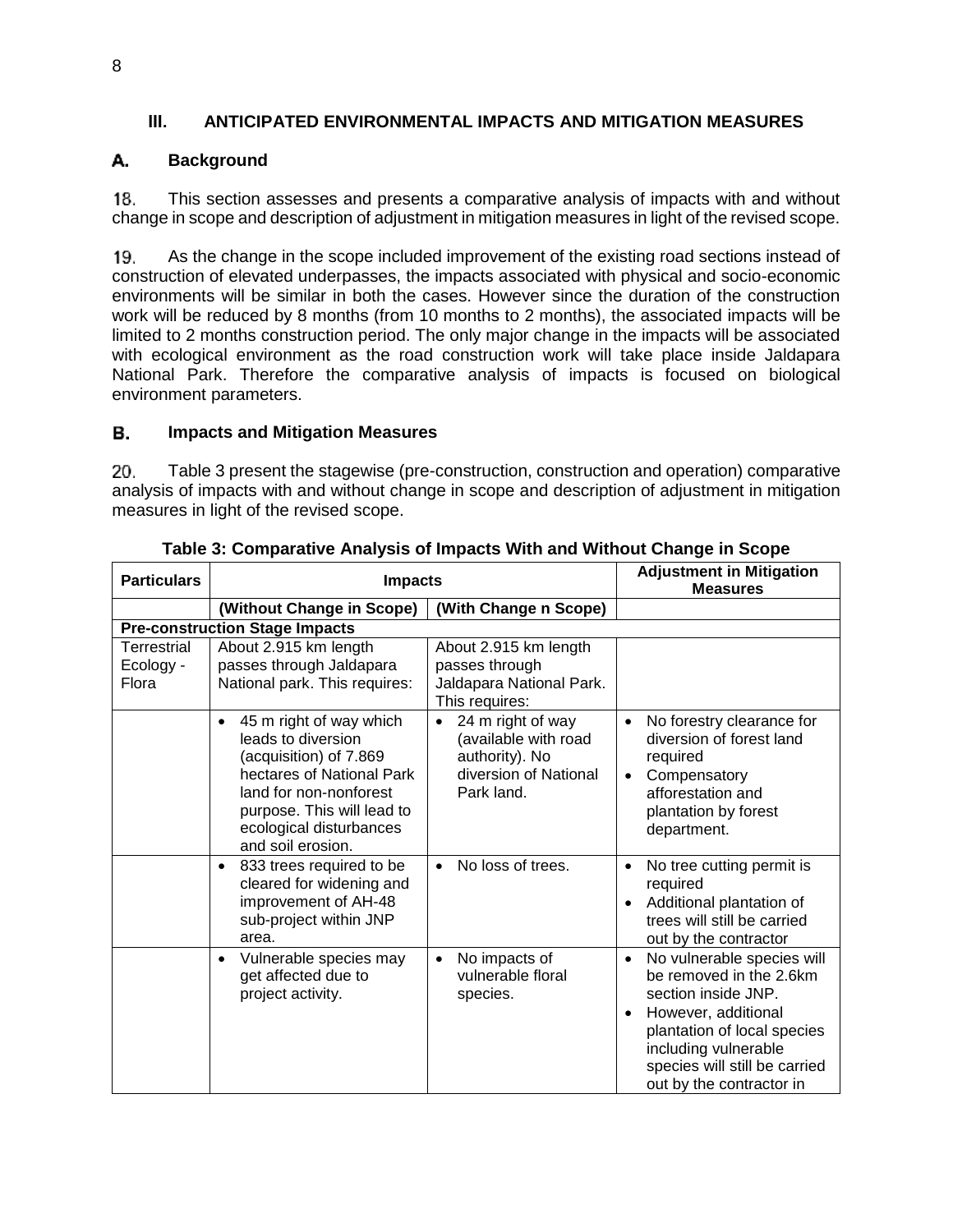| <b>Particulars</b>                | <b>Impacts</b>                                                                                                                                                                                                                                                                                                                                                                                                                                                                                                                                                                                                        |                                                                                                                                                                                                                                                                                                                                                                                                                                                                                                                                                                                                                                                          | <b>Adjustment in Mitigation</b><br><b>Measures</b>                                                                                                                                                                                                                                                                                                                             |
|-----------------------------------|-----------------------------------------------------------------------------------------------------------------------------------------------------------------------------------------------------------------------------------------------------------------------------------------------------------------------------------------------------------------------------------------------------------------------------------------------------------------------------------------------------------------------------------------------------------------------------------------------------------------------|----------------------------------------------------------------------------------------------------------------------------------------------------------------------------------------------------------------------------------------------------------------------------------------------------------------------------------------------------------------------------------------------------------------------------------------------------------------------------------------------------------------------------------------------------------------------------------------------------------------------------------------------------------|--------------------------------------------------------------------------------------------------------------------------------------------------------------------------------------------------------------------------------------------------------------------------------------------------------------------------------------------------------------------------------|
|                                   | (Without Change in Scope)                                                                                                                                                                                                                                                                                                                                                                                                                                                                                                                                                                                             | (With Change n Scope)                                                                                                                                                                                                                                                                                                                                                                                                                                                                                                                                                                                                                                    |                                                                                                                                                                                                                                                                                                                                                                                |
|                                   |                                                                                                                                                                                                                                                                                                                                                                                                                                                                                                                                                                                                                       |                                                                                                                                                                                                                                                                                                                                                                                                                                                                                                                                                                                                                                                          | coordination with local<br>forestry department.                                                                                                                                                                                                                                                                                                                                |
| Terrestrial<br>Ecology -<br>Fauna | About 2.915 km length<br>passes through Jaldapara<br>National park.<br>also falls within elephant<br>movement corridors.<br>Elephants cross this stretch<br>at four identified locations.<br>Indian Bison is the other<br>animal which crosses the<br>AH-48 road in Jaldapara<br>section mostly in night time.<br>Occasionally deer also<br>crosses the road in this<br>section. Rhinoceros<br>reportedly does not cross<br>this road section as they<br>prefer to stay in deeper part<br>of the Jaldapara National<br>Park. Improved road with<br>elephant underpasses (EUP)<br>and elevated embankments<br>lead to: | About 2.915 km length<br>passes through<br>Jaldapara National park.<br>also falls within elephant<br>movement corridors.<br>Elephants cross this<br>stretch at four identified<br>locations.<br>Indian Bison is the other<br>animal which crosses<br>the AH-48 road in<br>Jaldapara section mostly<br>in night time.<br>Occasionally deer also<br>crosses the road in this<br>section. Rhinoceros<br>reportedly does not<br>cross this road section<br>as they prefer to stay in<br>deeper part of the<br>Jaldapara National Park.<br>Improvement of road<br>with resurfacing (overlay<br>and shoulders) within<br>available road width will<br>lead to: |                                                                                                                                                                                                                                                                                                                                                                                |
|                                   | <b>Clearance from National</b><br>$\bullet$<br>Board for Wildlife (NBWL)<br>of India is required.                                                                                                                                                                                                                                                                                                                                                                                                                                                                                                                     | No clearance, State<br>$\bullet$<br>Wildlife authorities<br>have given<br>permission to<br>undertake work<br>under changed<br>scope.                                                                                                                                                                                                                                                                                                                                                                                                                                                                                                                     | No action required<br>$\bullet$                                                                                                                                                                                                                                                                                                                                                |
|                                   | Construction of EUP<br>would require raising of<br>existing road level (to<br>provide 6 m vertical<br>clearance) and in this<br>case the level of road<br>would rise by about 4 m<br>in whole stretch from the<br>existing level. This<br>abnormal raising of whole<br>road would further restrict<br>the movement of wild<br>animal from other area<br>except proposed EUP<br>area.                                                                                                                                                                                                                                  | No impacts as<br>existing road will kept<br>at same level.                                                                                                                                                                                                                                                                                                                                                                                                                                                                                                                                                                                               | No adjustment in design<br>required to provide<br>passages (cross drains<br>and culverts) on the high<br>embankment road for<br>other wildlife species since<br>it was mainly required only<br>in case of elevated<br>embankments i.e. in case<br>of EUP.<br>Installation of informatory<br>$\bullet$<br>sign boards and speed<br>control measures will still<br>be undertaken |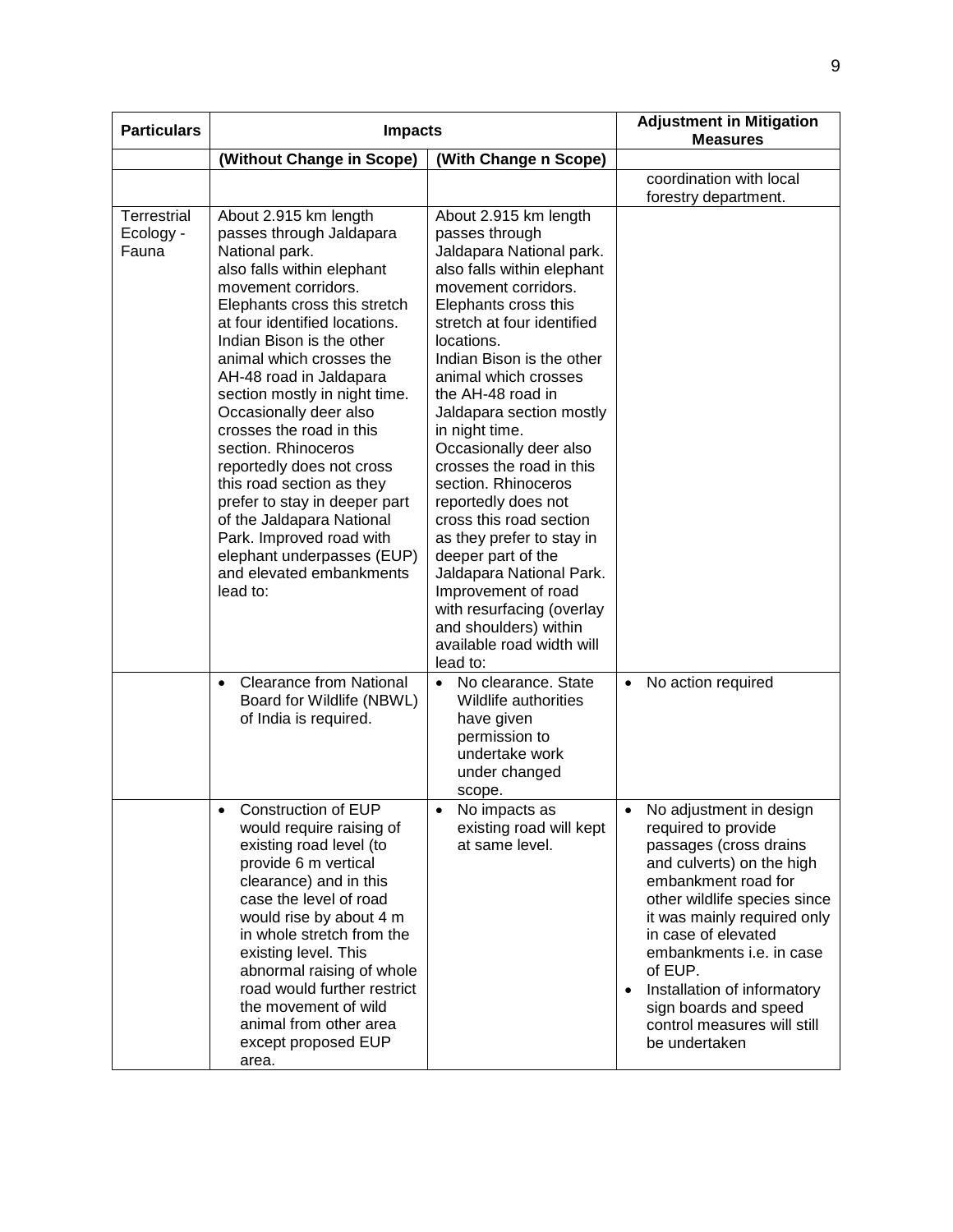| <b>Particulars</b>                       | <b>Impacts</b>                                                                                                                                                                                                                                                                                                                                                                                                                                                                                                        |                                                                                                                                                                                                                                                                                                   | <b>Adjustment in Mitigation</b><br><b>Measures</b>                                                                                                                                                                                                                                                                                                                                                                                                                                                                                                                                                                                                                                                      |
|------------------------------------------|-----------------------------------------------------------------------------------------------------------------------------------------------------------------------------------------------------------------------------------------------------------------------------------------------------------------------------------------------------------------------------------------------------------------------------------------------------------------------------------------------------------------------|---------------------------------------------------------------------------------------------------------------------------------------------------------------------------------------------------------------------------------------------------------------------------------------------------|---------------------------------------------------------------------------------------------------------------------------------------------------------------------------------------------------------------------------------------------------------------------------------------------------------------------------------------------------------------------------------------------------------------------------------------------------------------------------------------------------------------------------------------------------------------------------------------------------------------------------------------------------------------------------------------------------------|
|                                          | (Without Change in Scope)                                                                                                                                                                                                                                                                                                                                                                                                                                                                                             | (With Change n Scope)                                                                                                                                                                                                                                                                             |                                                                                                                                                                                                                                                                                                                                                                                                                                                                                                                                                                                                                                                                                                         |
|                                          | Traffic diversion during<br>$\bullet$<br>construction of EUPs will<br>lead to loss of flora and<br>fauna and also man-<br>wildlife conflict traffic will<br>be diverted through<br>national park area.                                                                                                                                                                                                                                                                                                                | No impacts since no<br>$\bullet$<br>traffic diversion<br>required.                                                                                                                                                                                                                                | No action required<br>$\bullet$                                                                                                                                                                                                                                                                                                                                                                                                                                                                                                                                                                                                                                                                         |
|                                          | <b>Construction Stage Impacts</b>                                                                                                                                                                                                                                                                                                                                                                                                                                                                                     |                                                                                                                                                                                                                                                                                                   |                                                                                                                                                                                                                                                                                                                                                                                                                                                                                                                                                                                                                                                                                                         |
| Terrestrial<br>Ecology -<br>Flora        | Cutting of 833 trees will<br>$\bullet$<br>lead to loss of ecological<br>balance.<br>Traffic diversion in<br>$\bullet$<br>national park land for 12<br>months will further lead to<br>loss of vegetation cover<br>and compaction of soils.<br>Potential loss of trees<br>$\bullet$<br>and forest cover by<br>laborers for fuel during 12<br>months construction<br>period.                                                                                                                                             | No impacts due to<br>$\bullet$<br>tree cutting and<br>diversion of traffic.<br>These are not<br>required with<br>changes scope.<br>Construction period<br>will be 2 months only.                                                                                                                  | Additional plantation will<br>$\bullet$<br>be carried out by<br>contractor.<br>Habitat enhancement<br>$\bullet$<br>activities have been<br>proposed to be<br>implemented by forest<br>department (see chapter<br>IV on Project support to<br>JNP).<br>Construction truck and<br>$\bullet$<br>equipment will move only<br>in the designated areas<br>within ROW and without<br>affecting the adjacent<br>national park land. No<br>construction waste will be<br>dumped in the forest area.<br>All construction waste<br>generated must be<br>removed in the same day<br>from the NP section<br>Strict clauses in contract<br>on illegal cutting of trees<br>by contractor laborers will<br>be followed. |
| <b>Terrestrial</b><br>Ecology -<br>Fauna | Disturbance to the wildlife<br>$\bullet$<br>inside Jaldapara National<br>Park due to construction<br>activities for 12 months.<br>The operation of various<br>$\bullet$<br>construction equipment is<br>likely to generate<br>significant noise. Noise<br>disturbance may cause<br>migration of the animals<br>to other areas which may<br>increase the probability of<br>human-animal conflicts.<br>Setting of construction<br>camp near forests or<br>protected area may<br>generally disturb<br>surrounding fauna. | Impacts will be<br>$\bullet$<br>limited to 2 months<br>only and it will be<br>very minor compared<br>to constructing<br>underpasses with<br>high embankment<br>road over a 12 month<br>period. Therefore<br>overall risks for<br>negative impacts on<br>wildlife will be<br>substantially reduced | Signage for no-noise<br>$\bullet$<br>zones, wildlife<br>conservation boards<br>should be installed at the<br>required project sites.<br>$\bullet$<br>Noise generating<br>equipment like DG set,<br>compressors will have<br>acoustic enclosures.<br>These will not be installed<br>within one km area of<br>National Park. Noise<br>generating activities<br>should not be permitted<br>during night.<br>Drivers should be warned<br>$\bullet$<br>to move slowly in the wild<br>life movement areas.                                                                                                                                                                                                    |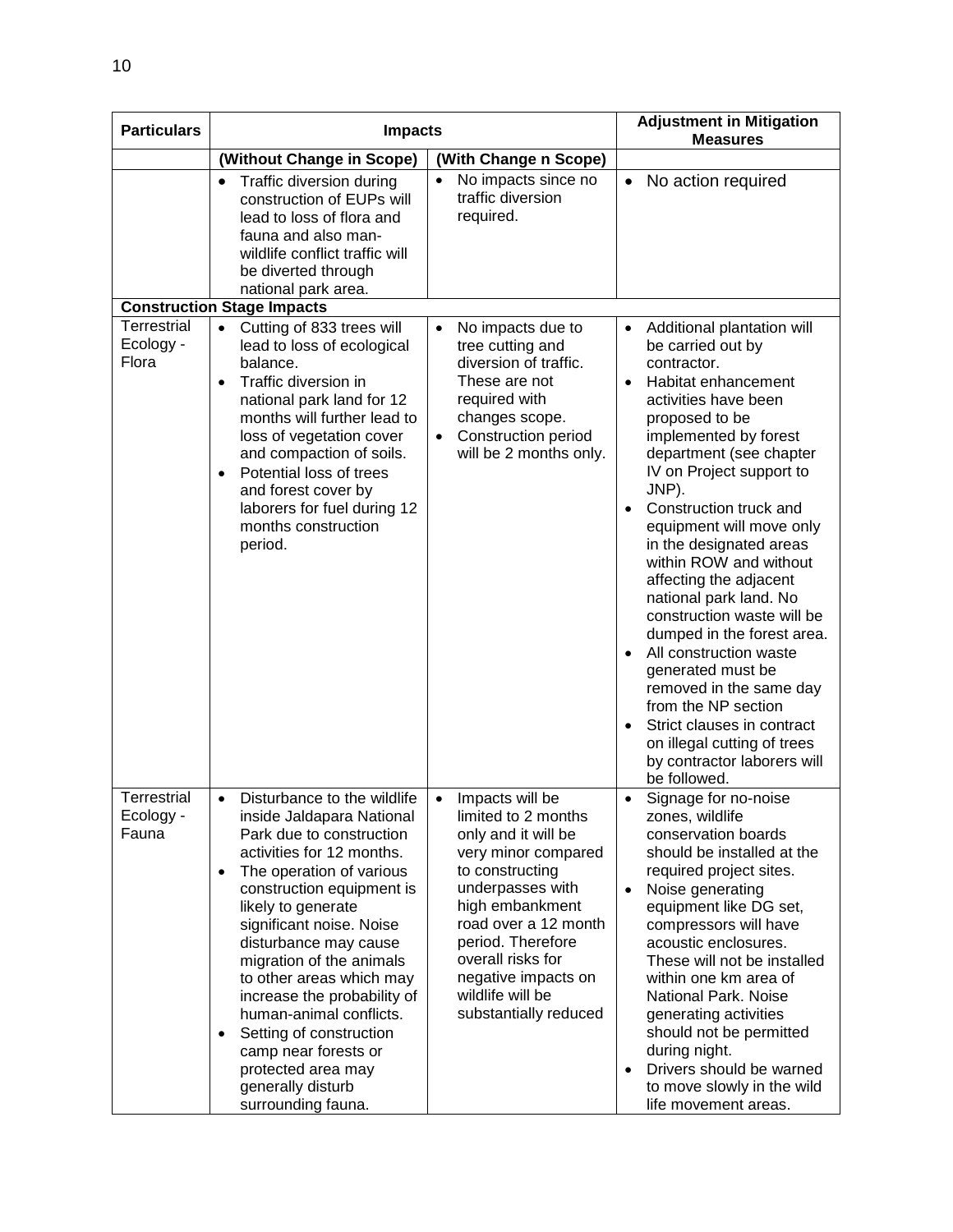| <b>Particulars</b>                | <b>Impacts</b>                                                                                                                                                                                                                                                                                                                                          |                         | <b>Adjustment in Mitigation</b><br><b>Measures</b>                                                                                                                                                                                                                                                                                                                                                                                                                                                                                                                                                                                                                                                                                                                                                                                                                                                                                                                                                                                             |
|-----------------------------------|---------------------------------------------------------------------------------------------------------------------------------------------------------------------------------------------------------------------------------------------------------------------------------------------------------------------------------------------------------|-------------------------|------------------------------------------------------------------------------------------------------------------------------------------------------------------------------------------------------------------------------------------------------------------------------------------------------------------------------------------------------------------------------------------------------------------------------------------------------------------------------------------------------------------------------------------------------------------------------------------------------------------------------------------------------------------------------------------------------------------------------------------------------------------------------------------------------------------------------------------------------------------------------------------------------------------------------------------------------------------------------------------------------------------------------------------------|
|                                   | (Without Change in Scope)                                                                                                                                                                                                                                                                                                                               | (With Change n Scope)   |                                                                                                                                                                                                                                                                                                                                                                                                                                                                                                                                                                                                                                                                                                                                                                                                                                                                                                                                                                                                                                                |
|                                   | There will be an<br>$\bullet$<br>increased risk in<br>poaching incidencts due<br>to the long construction<br>period<br>Construction work of<br>$\bullet$<br>elevated embankment<br>may create barrier for<br>free movement of wild<br>animals during 12<br>months. This may also<br>lead to change in<br>movement pattern of<br>animals to other areas. |                         | If any elephants and<br>$\bullet$<br>wildlife come within the<br>vicinity of 100m from the<br>construction site<br>construction works must<br>immediately stop and<br>resume only after the<br>elephants/wildlife have<br>moved away<br>Provisions of signage as a<br>precautionary measure to<br>provide awareness about<br>animal movement will be<br>made to avoid accidents<br>No construction activity<br>will be undertaken in the<br>elephant movement area<br>between November to<br>January and May to July.<br>All efforts must be made<br>to complete the<br>construction work as<br>quickly as possible, as<br>delaying the works to<br>more than one season will<br>disrupt the movement of<br>elephant and other wildlife<br>Minimization of any<br>untoward incidence and<br>probable harm due to<br>poaching activities from<br>immigrant labor<br>population. Strict anti-<br>poaching surveillance<br>measures need to be<br>implemented during<br>project construction phase<br>in the areas of Jaldapara<br>national park. |
|                                   | <b>Operation Stage Impacts</b>                                                                                                                                                                                                                                                                                                                          |                         |                                                                                                                                                                                                                                                                                                                                                                                                                                                                                                                                                                                                                                                                                                                                                                                                                                                                                                                                                                                                                                                |
| Terrestrial<br>Ecology -<br>Flora | $\bullet$<br>Positive impacts on<br>terrestrial ecology are<br>expected during the<br>project operation stage<br>due to the increase in<br>vegetation and<br>landscaping along the<br>state highway. The<br>project will coordinate<br>with the local<br>communities to maintain<br>and enhance the trees                                               | No change.<br>$\bullet$ | Habitat enhancement<br>activities have been<br>proposed to be<br>implemented by forest<br>department (see chapter<br>IV on Project support to<br>JNP).                                                                                                                                                                                                                                                                                                                                                                                                                                                                                                                                                                                                                                                                                                                                                                                                                                                                                         |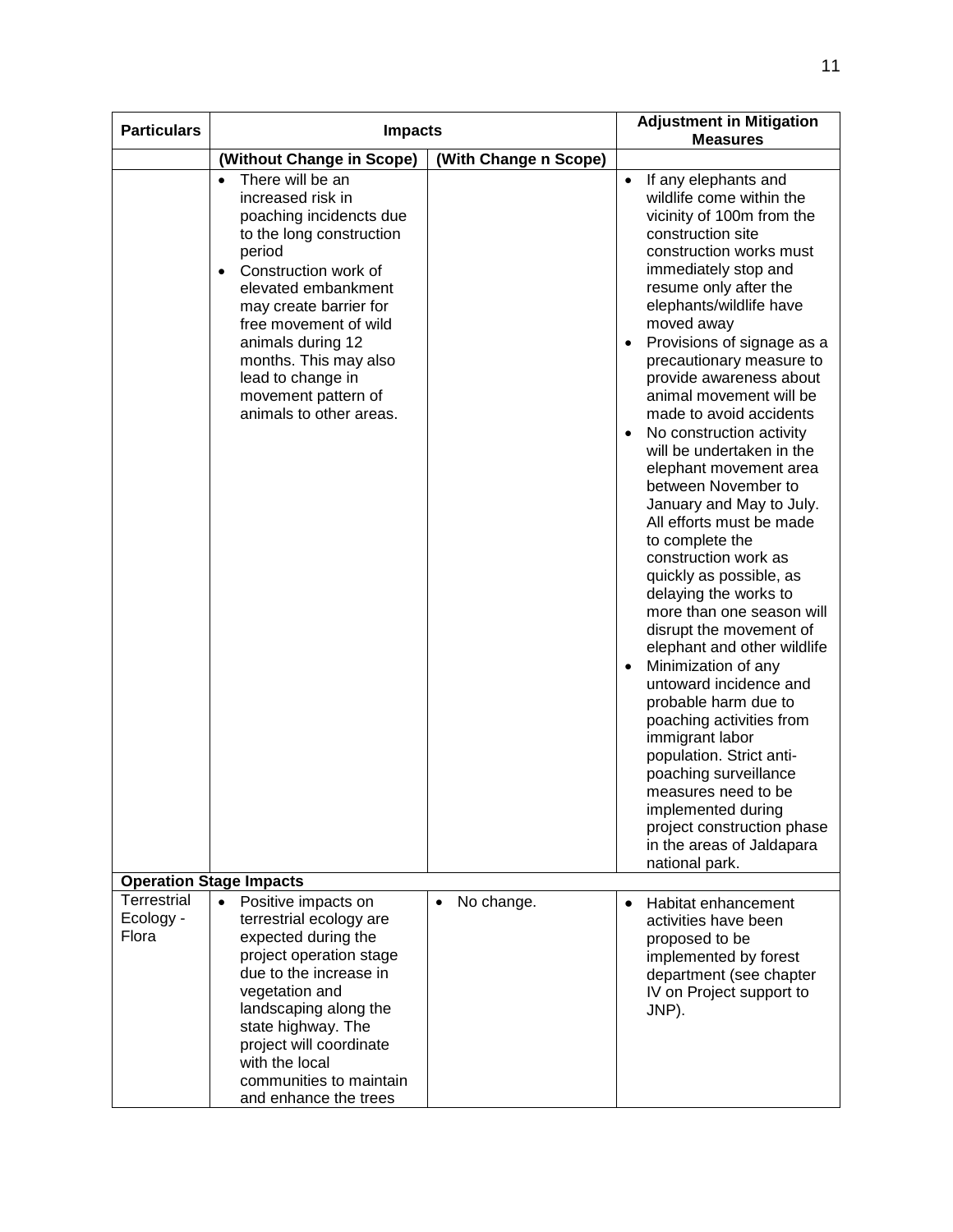| <b>Particulars</b>   | <b>Impacts</b>                                                                                                                                                                                                                                                                                                                                                 |                                                                                                                                                                                                                                                                                                                                                                                                           | <b>Adjustment in Mitigation</b><br><b>Measures</b>                                                                                                                                                                                                                                                                                                                                                                                                                                                                                                                                                                                                                                                                                                                                                                                                                                                                                                                                                                                                                                                                                                                                                                              |
|----------------------|----------------------------------------------------------------------------------------------------------------------------------------------------------------------------------------------------------------------------------------------------------------------------------------------------------------------------------------------------------------|-----------------------------------------------------------------------------------------------------------------------------------------------------------------------------------------------------------------------------------------------------------------------------------------------------------------------------------------------------------------------------------------------------------|---------------------------------------------------------------------------------------------------------------------------------------------------------------------------------------------------------------------------------------------------------------------------------------------------------------------------------------------------------------------------------------------------------------------------------------------------------------------------------------------------------------------------------------------------------------------------------------------------------------------------------------------------------------------------------------------------------------------------------------------------------------------------------------------------------------------------------------------------------------------------------------------------------------------------------------------------------------------------------------------------------------------------------------------------------------------------------------------------------------------------------------------------------------------------------------------------------------------------------|
|                      | (Without Change in Scope)                                                                                                                                                                                                                                                                                                                                      | (With Change n Scope)                                                                                                                                                                                                                                                                                                                                                                                     |                                                                                                                                                                                                                                                                                                                                                                                                                                                                                                                                                                                                                                                                                                                                                                                                                                                                                                                                                                                                                                                                                                                                                                                                                                 |
| <b>Terrestrial</b>   | planted along the state<br>road. "No adverse impact<br>is anticipated during<br>operation stage except<br>accidental damages or<br>absence of proper tree<br>management.<br>$\bullet$<br>Potential increase in                                                                                                                                                 | Potential reduction in<br>$\bullet$                                                                                                                                                                                                                                                                                                                                                                       | Speed limit of maximum of<br>$\bullet$                                                                                                                                                                                                                                                                                                                                                                                                                                                                                                                                                                                                                                                                                                                                                                                                                                                                                                                                                                                                                                                                                                                                                                                          |
| $Ecology -$<br>Fauna | Man-Animal conflict<br>(through animals straying<br>into nearby agricultural<br>fields) expected due to<br>creation of barrier by<br>raising embankment by<br>4m.<br>Potential change in<br>wildlife movement pattern<br>and elephant movement<br>corridors.<br>Potential reduced risk of<br>collision between<br>vehicles and elephants<br>and larger mammals | Man-Animal conflict<br>expected as there will<br>be no high<br>embankment road<br>that could form a<br>barrier to wildlife.<br>No major change in<br>$\bullet$<br>movement of<br>wildlife/elephants<br>Increased risk of<br>$\bullet$<br>collision of vehicles<br>with wildlife due to<br>increased traffic and<br>better road conditions<br>on either side of the<br>2.6km stretch of road<br>inside JNP | 40 km/hr will be imposed<br>in National Park area with<br>adequate retroreflecting<br>warning sign boards to<br>avoid accidents<br>Overtaking will not be<br>$\bullet$<br>allowed in the national<br>park area<br>Construction of rumble<br>$\bullet$<br>strips and other features<br>that will prevent speeding<br>of vehicles<br>Informatory sign boards<br>on the national park and<br>wildlife species in the<br>project area will be<br>installed at suitable<br>locations along the road<br>To ensure enforcement,<br>$\bullet$<br>training will be provided as<br>part of the project<br>Project support for wildlife<br>conservation and capacity<br>enhancement of JNP<br>management will be<br>provided through provision<br>of budget for implementing<br>selected activities under<br>the JNP Management<br>Plan. (See chapter IV for<br>further details)<br>Monitoring of wildlife<br>$\bullet$<br>movement including<br>incidents of vehicle -<br>wildlife collissions along<br>AH 48 as well as the<br>section inside JNP, during<br>the first 3 years of project<br>operation will be<br>undertaken by the Wildlife<br>Expert of the External<br>Monitor for Wildlife<br>Management in<br>coordination with JNP |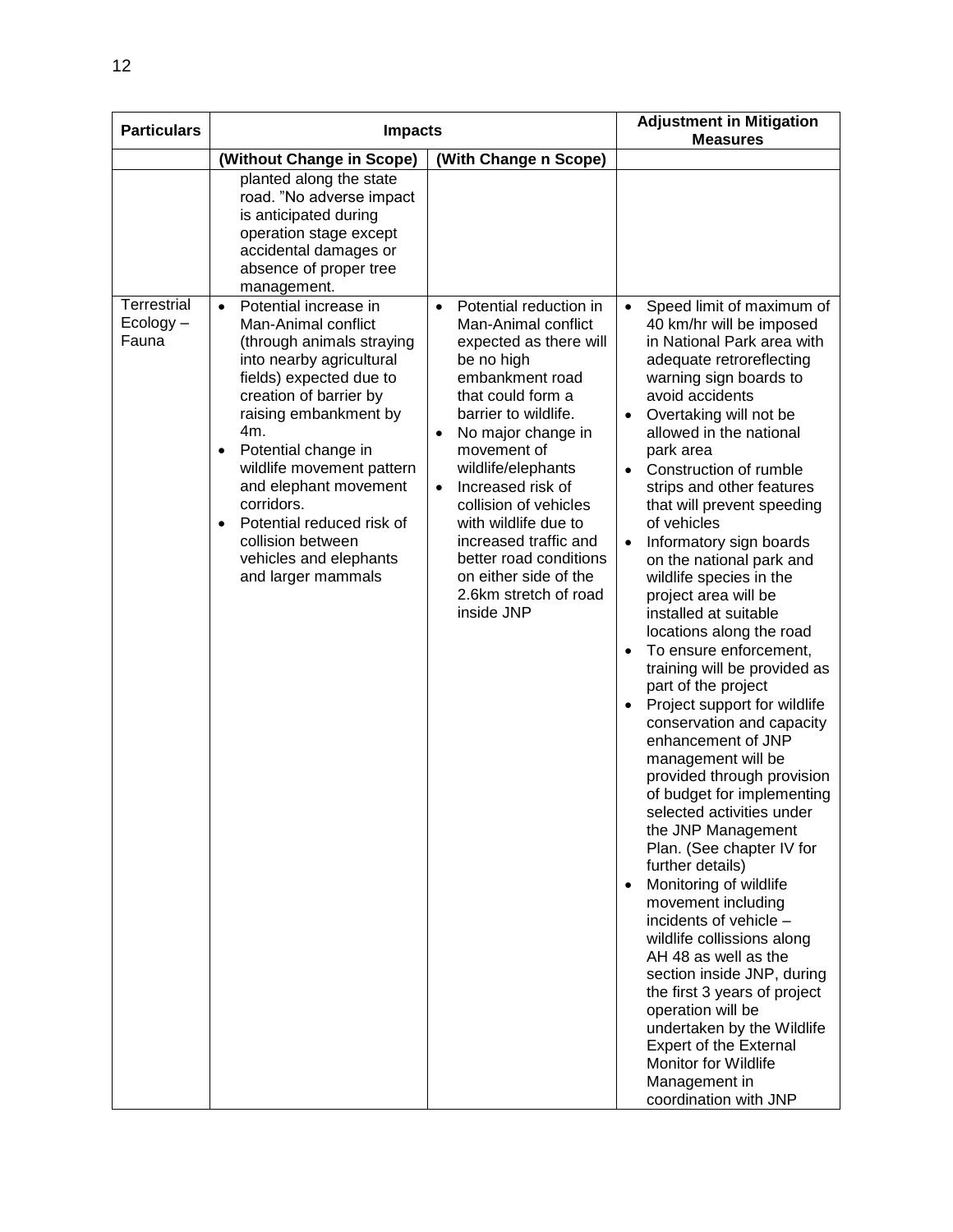| <b>Particulars</b> | <b>Impacts</b>            |                       | <b>Adjustment in Mitigation</b><br><b>Measures</b>                                                                                                                                                                                                                                                                                                                                                               |
|--------------------|---------------------------|-----------------------|------------------------------------------------------------------------------------------------------------------------------------------------------------------------------------------------------------------------------------------------------------------------------------------------------------------------------------------------------------------------------------------------------------------|
|                    | (Without Change in Scope) | (With Change n Scope) |                                                                                                                                                                                                                                                                                                                                                                                                                  |
|                    |                           |                       | authorities. If increased<br>incidents of vehicle -<br>wildlife collisions are<br>experienced, necessary<br>additional mitigation<br>measures will be<br>implemented by the<br>maintenance contractor<br>under instructions from<br>West Bengal State PWD.<br>The monitoring of<br>collisions will be done<br>against the baseline data<br>(to be monitored in first<br>year prior to start of<br>construction). |

It can be seen from the table above that the impacts on environment and wildlife due to  $21.$ change in scope have been substantially reduced during construction stage. Other general impacts are those associated with road construction activities will be controlled by implementing environmental friendly road construction methods as proposed in the EMP for the AH48 subproject and included in the original EIA dated December 2013 version. The EMP is also part of the contractor's contract documents. The key long term risk is potential increase in vehicle – wildlife collisions due to increased traffic and increased speed of vehicles. This will be mitigated through a number of speed control and monitoring measures.

## IV. **ENVIRONMENTAL MANAGEMENT AND ENHANCEMENT**

### <span id="page-16-0"></span>А. **Environmental Management Plan**

22. This section presents the revised Environmental Management Plan (EMP) for AH48 subproject including monitoring activities. There will not be any changes in the mitigation measures and monitoring requirements proposed for physical and socio-economic environment parameters (such generation of dust from earthworks; noise and exhaust from operation of equipment/machinery/vehicles; generation of construction waste as well as wastes from construction and worker camps; water contamination and water supply issues; occupational health and safety issues with the workers and local communities; issues of erosion and siltation and removal of trees etc.) for which mitigation and monitoring requirements are included in the original EMP (Dec. 2013 version of EIA). These measures will be applicable to whole AH48 subproject including the section within Jaldapara National Park.

23. Specific mitigation and monitoring requirements for biological environment and particularly flora and fauna due to revised scope is provided in table 4 below..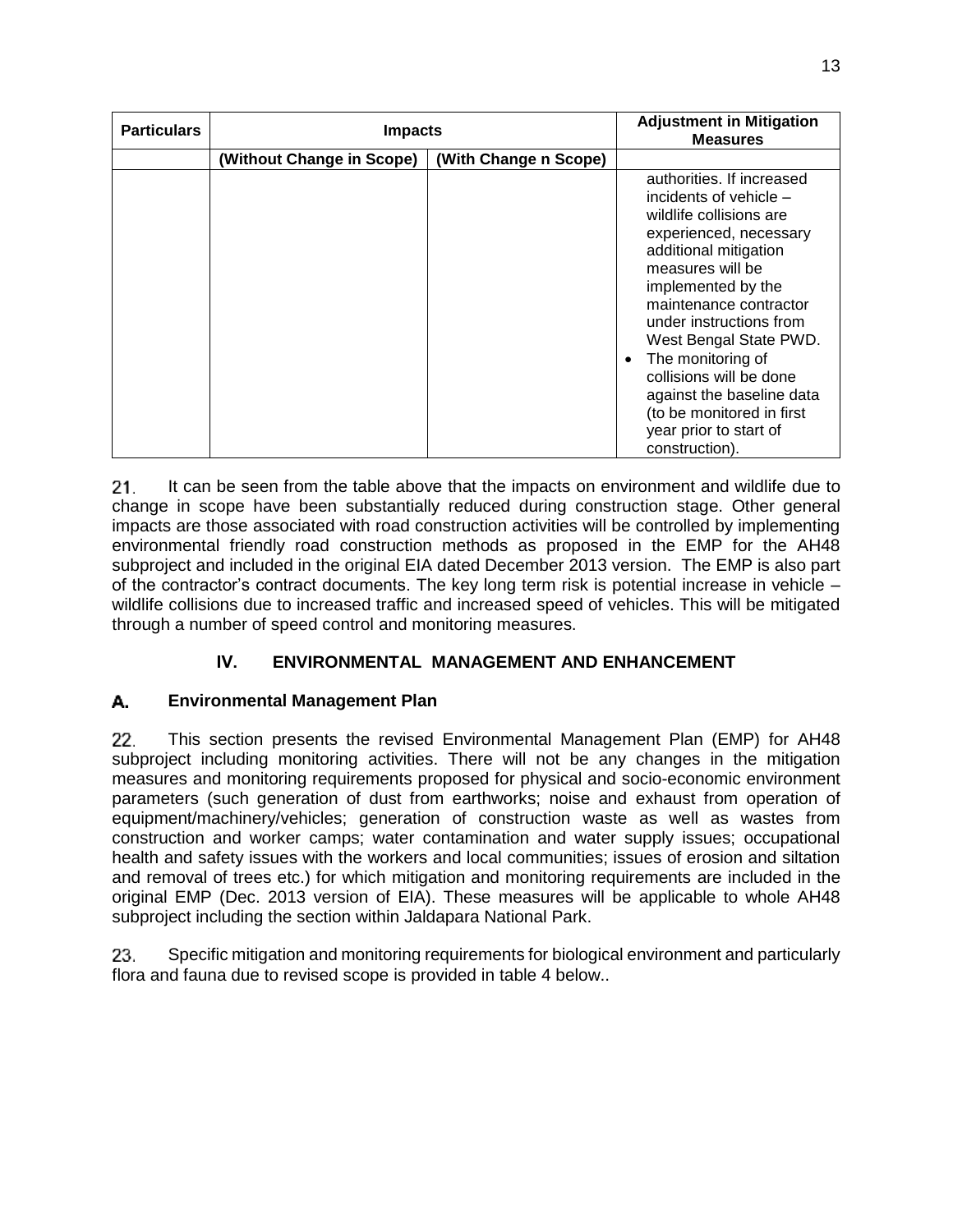<span id="page-17-0"></span>

| <b>Environmental</b>                  | Impact                                                                                                                                                                                                                                                                                                                                                                                                    | <b>Mitigation</b>                                                                                                                                                                                                                                                                       | <b>Monitoring</b>                                                                      | <b>Responsibility</b>                                                                                                          |
|---------------------------------------|-----------------------------------------------------------------------------------------------------------------------------------------------------------------------------------------------------------------------------------------------------------------------------------------------------------------------------------------------------------------------------------------------------------|-----------------------------------------------------------------------------------------------------------------------------------------------------------------------------------------------------------------------------------------------------------------------------------------|----------------------------------------------------------------------------------------|--------------------------------------------------------------------------------------------------------------------------------|
| <b>Component</b>                      |                                                                                                                                                                                                                                                                                                                                                                                                           |                                                                                                                                                                                                                                                                                         | (Indicators, Frequency)                                                                |                                                                                                                                |
| 1.                                    | Design and pre-construction stage impacts                                                                                                                                                                                                                                                                                                                                                                 |                                                                                                                                                                                                                                                                                         |                                                                                        |                                                                                                                                |
| <b>Terrestrial Ecology -</b><br>Flora | About 2.915 km length passes<br>through Jaldapara National Park.<br>This requires:                                                                                                                                                                                                                                                                                                                        |                                                                                                                                                                                                                                                                                         |                                                                                        |                                                                                                                                |
|                                       | 24 m right of way (available<br>$\bullet$<br>with road authority). No<br>diversion of National Park land.                                                                                                                                                                                                                                                                                                 | No forestry clearance for<br>diversion of forest land<br>required                                                                                                                                                                                                                       |                                                                                        |                                                                                                                                |
|                                       | There will be no loss of trees.<br>$\bullet$                                                                                                                                                                                                                                                                                                                                                              | No tree cutting permit is<br>required<br>Additional plantation of<br>$\bullet$<br>trees will still be carried out<br>by the contractor                                                                                                                                                  | Number, species of<br>trees planted, location,<br>survival rate<br>Once every 3 months | Tree plantation to be<br>carried out by contractor.<br>Monitoring to be<br>conducted by ISC and the<br><b>External Monitor</b> |
|                                       | There will be no impacts on<br>$\bullet$<br>vulnerable floral species.                                                                                                                                                                                                                                                                                                                                    | No vulnerable species will<br>be removed in the 2.6km<br>section inside JNP.<br>However, additional<br>$\bullet$<br>plantation of local species<br>including vulnerable<br>species will still be carried<br>out by the contractor in<br>coordination with local<br>forestry department. | Number, species of<br>trees planted, location,<br>survival rate<br>Once every 3 months | Tree plantation to be<br>carried out by contractor.<br>Monitoring to be<br>conducted by ISC and the<br><b>External Monitor</b> |
| <b>Terrestrial Ecology -</b><br>Fauna | About 2.915 km length passes<br>through Jaldapara National park.<br>also falls within elephant<br>movement corridors. Elephants<br>cross this stretch at four identified<br>locations.<br>Indian Bison is the other animal<br>which crosses the AH-48 road in<br>Jaldapara section mostly in night<br>time. Occasionally deer also<br>crosses the road in this section.<br>Rhinoceros reportedly does not |                                                                                                                                                                                                                                                                                         |                                                                                        |                                                                                                                                |

## **Table 4: Updated Environmental Management Plan for Impacts on Flora and Fauna for Road Section within JNP**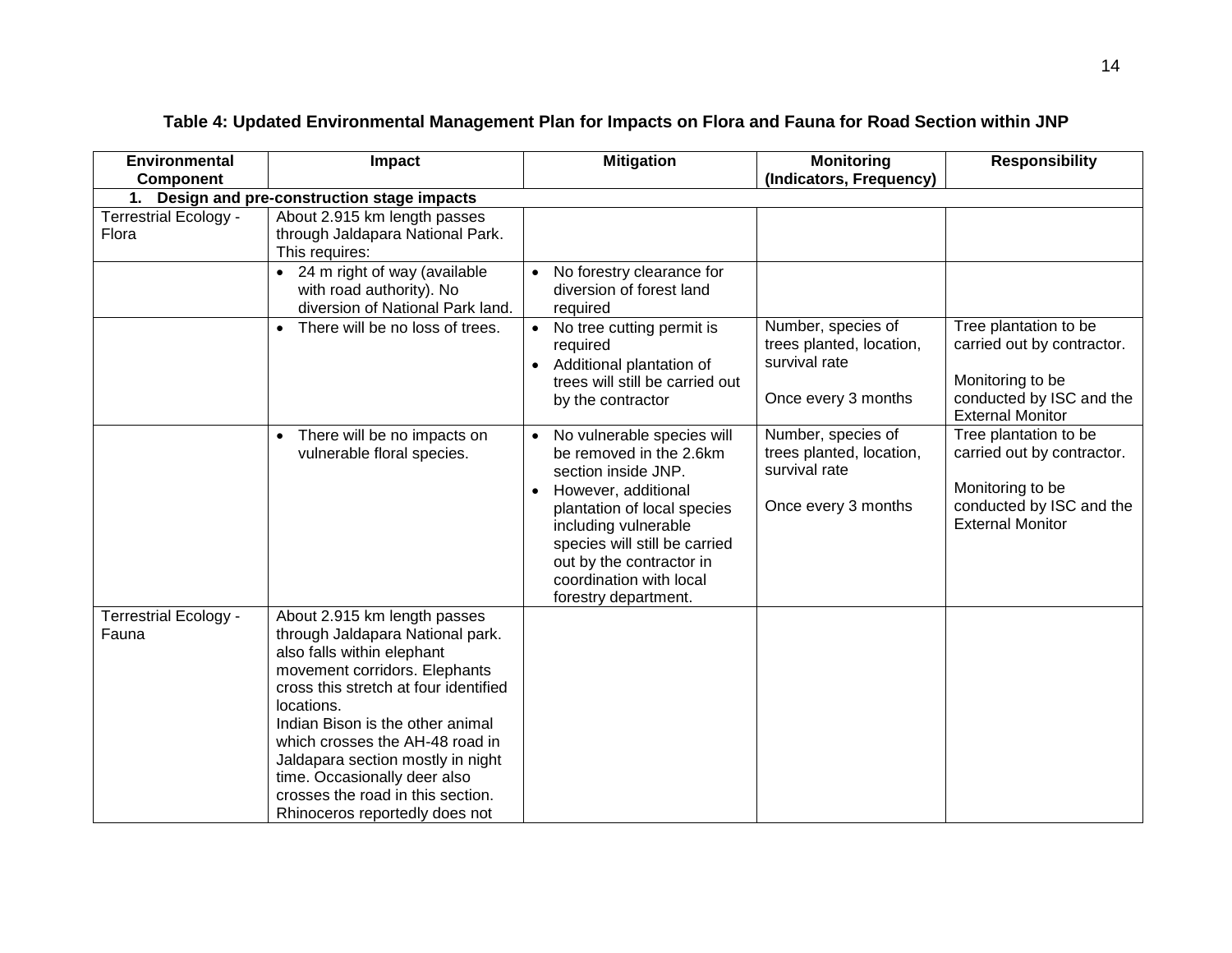| <b>Environmental</b>                    | Impact                                                                                                                                                                                                                        | <b>Mitigation</b>                                                                                                                                                                                                                                                                                                                                                                                                                                                                                                                                          | <b>Monitoring</b>                                                                                                                                                                                                                                                                                                                                                                                                            | <b>Responsibility</b>                                                                                                                                                                                                                                                                                                                                                                                                                                  |
|-----------------------------------------|-------------------------------------------------------------------------------------------------------------------------------------------------------------------------------------------------------------------------------|------------------------------------------------------------------------------------------------------------------------------------------------------------------------------------------------------------------------------------------------------------------------------------------------------------------------------------------------------------------------------------------------------------------------------------------------------------------------------------------------------------------------------------------------------------|------------------------------------------------------------------------------------------------------------------------------------------------------------------------------------------------------------------------------------------------------------------------------------------------------------------------------------------------------------------------------------------------------------------------------|--------------------------------------------------------------------------------------------------------------------------------------------------------------------------------------------------------------------------------------------------------------------------------------------------------------------------------------------------------------------------------------------------------------------------------------------------------|
| <b>Component</b>                        |                                                                                                                                                                                                                               |                                                                                                                                                                                                                                                                                                                                                                                                                                                                                                                                                            | (Indicators, Frequency)                                                                                                                                                                                                                                                                                                                                                                                                      |                                                                                                                                                                                                                                                                                                                                                                                                                                                        |
| <b>Construction Stage Impacts</b><br>2. | cross this road section as they<br>prefer to stay in deeper part of the<br>Jaldapara National Park.<br>Improvement of road with<br>resurfacing (overlay and<br>shoulders) within available road<br>width will lead to:        |                                                                                                                                                                                                                                                                                                                                                                                                                                                                                                                                                            |                                                                                                                                                                                                                                                                                                                                                                                                                              |                                                                                                                                                                                                                                                                                                                                                                                                                                                        |
| <b>Terrestrial Ecology -</b>            | No impacts due to tree cutting<br>$\bullet$                                                                                                                                                                                   |                                                                                                                                                                                                                                                                                                                                                                                                                                                                                                                                                            | Number, species of                                                                                                                                                                                                                                                                                                                                                                                                           | Tree plantation to be                                                                                                                                                                                                                                                                                                                                                                                                                                  |
| Flora                                   | and diversion of traffic.<br>Construction period will be 2<br>months only. Hence, risks of<br>illegal tree felling and<br>destruction of vegetation inside<br>JNP will be minimal                                             | Additional plantation will be<br>$\bullet$<br>carried out by contractor.<br>Habitat enhancement<br>activities have been<br>proposed to be<br>implemented by forest<br>department (see chapter IV<br>on Project support to JNP).<br>Construction truck and<br>equipment will move only in<br>the designated area and<br>without affecting the<br>adjacent national park land.<br>No construction waste will<br>be dumped in the forest<br>area.<br>Strict clauses in contract on<br>illegal cutting of trees by<br>contractor laborers will be<br>followed. | trees planted, location,<br>survival rate. Once every<br>3 months<br>Number and type of<br>habitat enhancement<br>activities implemented<br>inside JNP. Once every<br>3 months<br>No construction trucks<br>parked or moving<br>outside road ROW/<br>inside JNP area. No<br>construction debris<br>disposed inside JNP<br>area. No entry of<br>workers inside JNP<br>area. Daily site<br>inspection on<br>construction site. | carried out by contractor.<br>Monitoring to be<br>conducted by PIU, ISC<br>and External Monitor<br>Habitat enhancement<br>activities to be<br>implemented by JNP<br>officials. Monitoring to be<br>done by PIU and External<br>Monitor in coordination<br>with JNP authorities.<br>Compliance on<br>construction vehicles,<br>construction debris,<br>workers etc. to be<br>followed by contractor.<br>Monitoring to be carried<br>out by ISC and PIU. |
| <b>Terrestrial Ecology -</b><br>Fauna   | Impacts will be limited to 2<br>$\bullet$<br>months only and it will be very<br>minor compared to<br>constructing underpasses with<br>high embankment road over a<br>12 month period. Therefore<br>overall risks for negative | Signage for no-noise zones,<br>wildlife conservation boards<br>should be installed at the<br>required project sites.<br>Restriction on cvertaking in<br>national park areas<br>Noise generating<br>equipment like DG set,                                                                                                                                                                                                                                                                                                                                  | Number, location, quality<br>and information on the<br>sign boards. Monthly<br>checks to be conducted.<br>Location of noise<br>generating equipment<br>such as DG set should                                                                                                                                                                                                                                                 | All mitigation measures to<br>be implemented by the<br>contractor.<br>Monitoring to be<br>conducted by the PIU,<br><b>ISC and External Monitor</b>                                                                                                                                                                                                                                                                                                     |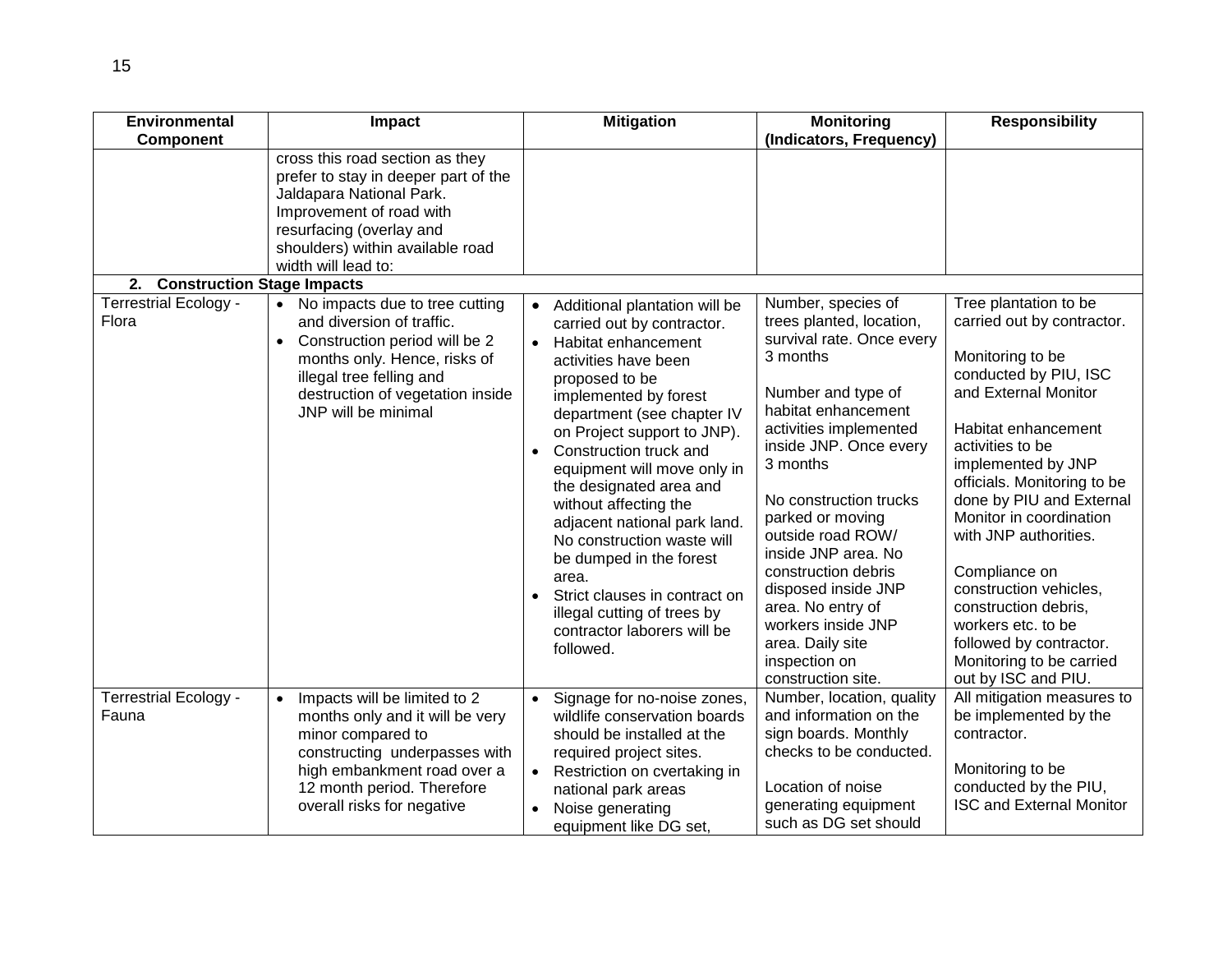| <b>Environmental</b> | Impact                                               | <b>Mitigation</b>                                                                                                                                                                                                                                                                                                                                                                                                                                                                                                                                                                                                                                                                                                                                                                                                                                                                                                                                                                                                                                                                                              | <b>Monitoring</b>                                                                                                                                                                                                                                                                                                                                                                                                        | <b>Responsibility</b> |
|----------------------|------------------------------------------------------|----------------------------------------------------------------------------------------------------------------------------------------------------------------------------------------------------------------------------------------------------------------------------------------------------------------------------------------------------------------------------------------------------------------------------------------------------------------------------------------------------------------------------------------------------------------------------------------------------------------------------------------------------------------------------------------------------------------------------------------------------------------------------------------------------------------------------------------------------------------------------------------------------------------------------------------------------------------------------------------------------------------------------------------------------------------------------------------------------------------|--------------------------------------------------------------------------------------------------------------------------------------------------------------------------------------------------------------------------------------------------------------------------------------------------------------------------------------------------------------------------------------------------------------------------|-----------------------|
| <b>Component</b>     |                                                      |                                                                                                                                                                                                                                                                                                                                                                                                                                                                                                                                                                                                                                                                                                                                                                                                                                                                                                                                                                                                                                                                                                                | (Indicators, Frequency)                                                                                                                                                                                                                                                                                                                                                                                                  |                       |
|                      | impacts on wildlife will be<br>substantially reduced | compressors will have<br>acoustic enclosures. These<br>will not be installed within<br>one km area of National<br>Park. Noise generating<br>activities should not be<br>permitted during night.<br>Speed will be controlled<br>inside the JNP section<br>through installation of<br>speed control signs.<br>If any elephants/widlife<br>$\bullet$<br>come within the vicinity of<br>100m from the construction<br>site construction works<br>must immediately stop and<br>resume only after the<br>elephants/widlife have<br>moved away<br>Provisions of signage as a<br>$\bullet$<br>precautionary measure to<br>provide awareness about<br>animal movement will be<br>made to avoid accidents<br>No construction activity will<br>be undertaken in the<br>elephant movement area<br>between November to<br>January and May to July.<br>All efforts must be made to<br>complete the construction<br>work as quickly as possible,<br>as delaying the works to<br>more than one season will<br>disrupt the movement of<br>elephant and other wildlife<br>Implementation of strict<br>anti-poaching surveillance | be outside JNP area.<br>Weekly monitoring to be<br>conducted.<br>No. and type of speed<br>control sign boards.<br>Weekly monitoring to be<br>conducted.<br>Number of elephant<br>/wildlife incidents on the<br>construction site.<br>Monthly monitoring to be<br>conducted.<br>Date and month and<br>duration of construction<br>activities on the road<br>section inside JNP.<br>Monthly monitoring to be<br>conducted. |                       |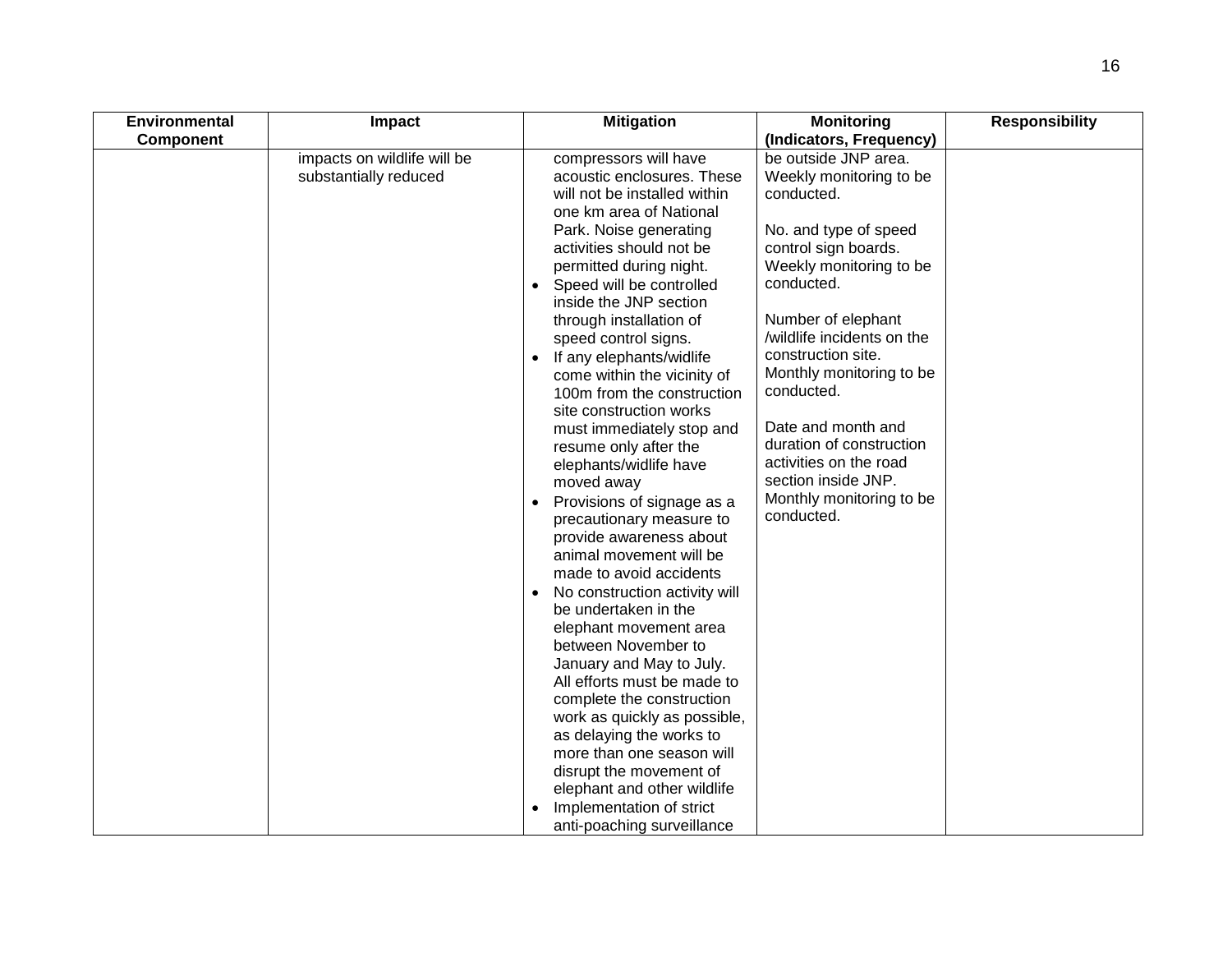| <b>Environmental</b>                  | Impact                                                                                                                                                                                                                                                                                                                                                                                                                             | <b>Mitigation</b>                                                                                                                                                                                                                                                                                                                                                                                                                                                                                                                                                                                                                                                                                                                                                | <b>Monitoring</b>                                                                                                                                                                                                                                                                                                                                                                                                                                                                                                                                                 | <b>Responsibility</b>                                                                                                                                                                                                                                                                                                                                                                                                                                                                      |
|---------------------------------------|------------------------------------------------------------------------------------------------------------------------------------------------------------------------------------------------------------------------------------------------------------------------------------------------------------------------------------------------------------------------------------------------------------------------------------|------------------------------------------------------------------------------------------------------------------------------------------------------------------------------------------------------------------------------------------------------------------------------------------------------------------------------------------------------------------------------------------------------------------------------------------------------------------------------------------------------------------------------------------------------------------------------------------------------------------------------------------------------------------------------------------------------------------------------------------------------------------|-------------------------------------------------------------------------------------------------------------------------------------------------------------------------------------------------------------------------------------------------------------------------------------------------------------------------------------------------------------------------------------------------------------------------------------------------------------------------------------------------------------------------------------------------------------------|--------------------------------------------------------------------------------------------------------------------------------------------------------------------------------------------------------------------------------------------------------------------------------------------------------------------------------------------------------------------------------------------------------------------------------------------------------------------------------------------|
| Component                             |                                                                                                                                                                                                                                                                                                                                                                                                                                    |                                                                                                                                                                                                                                                                                                                                                                                                                                                                                                                                                                                                                                                                                                                                                                  | (Indicators, Frequency)                                                                                                                                                                                                                                                                                                                                                                                                                                                                                                                                           |                                                                                                                                                                                                                                                                                                                                                                                                                                                                                            |
|                                       |                                                                                                                                                                                                                                                                                                                                                                                                                                    | measures in and around the                                                                                                                                                                                                                                                                                                                                                                                                                                                                                                                                                                                                                                                                                                                                       |                                                                                                                                                                                                                                                                                                                                                                                                                                                                                                                                                                   |                                                                                                                                                                                                                                                                                                                                                                                                                                                                                            |
|                                       |                                                                                                                                                                                                                                                                                                                                                                                                                                    | road section near JNP                                                                                                                                                                                                                                                                                                                                                                                                                                                                                                                                                                                                                                                                                                                                            |                                                                                                                                                                                                                                                                                                                                                                                                                                                                                                                                                                   |                                                                                                                                                                                                                                                                                                                                                                                                                                                                                            |
| <b>Operation stage impacts</b><br>3.  |                                                                                                                                                                                                                                                                                                                                                                                                                                    |                                                                                                                                                                                                                                                                                                                                                                                                                                                                                                                                                                                                                                                                                                                                                                  |                                                                                                                                                                                                                                                                                                                                                                                                                                                                                                                                                                   |                                                                                                                                                                                                                                                                                                                                                                                                                                                                                            |
| Terrestrial Ecology -<br>Flora        |                                                                                                                                                                                                                                                                                                                                                                                                                                    | Habitat enhancement<br>$\bullet$<br>activities have been<br>proposed to be<br>implemented by forest<br>department (see chapter IV<br>on Project support to JNP).                                                                                                                                                                                                                                                                                                                                                                                                                                                                                                                                                                                                 | Number and type of<br>habitat enhancement<br>activities implemented<br>inside JNP. Once every<br>3 months                                                                                                                                                                                                                                                                                                                                                                                                                                                         | Habitat enhancement<br>activities to be<br>implemented by JNP<br>officials. Monitoring to be<br>done by WB State PWD<br>and External Monitor                                                                                                                                                                                                                                                                                                                                               |
| <b>Terrestrial Ecology -</b><br>Fauna | Potential reduction in Man-<br>$\bullet$<br>Animal conflict expected as<br>there will be no high<br>embankment road that could<br>form a barrier to wildlife.<br>No major change in movement<br>$\bullet$<br>of wildlife/elephants<br>Increased risk of collision of<br>$\bullet$<br>vehicles with wildlife due to<br>increased traffic and better<br>road conditions on either side<br>of the 2.6km stretch of road<br>inside JNP | Speed limit of maximum of<br>40 km/hr will be imposed in<br>National Park area with<br>adequate retroreflecting<br>warning sign boards to<br>avoid accidents<br>No overtaking in national<br>$\bullet$<br>park areas<br>Construction of rumble<br>strips and other features<br>that will prevent speeding of<br>vehicles<br>Informatory sign boards on<br>the national park and<br>wildlife species in the<br>project area will be installed<br>at suitable locations along<br>the road<br>Project support for wildlife<br>conservation and capacity<br>enhancement of JNP<br>management will be<br>provided through provision<br>of budget for implementing<br>selected activities under the<br>JNP Management Plan.<br>(See chapter IV for further<br>details) | Number, location and<br>quality of speed warning<br>signs. Average speed of<br>vehicles plying on the<br>section inside JNP.<br>Quarterly monitoring.<br>Condition of rumble<br>strips and their<br>effectiveness in<br>controlling vehicle<br>speed. Quarterly<br>monitoring.<br>Number, quality and<br>condition of signboards,<br>type of information on<br>signboards. Semi-annual<br>monitoring.<br>Number of type of<br>activities implemented<br>under JNP management<br>plan<br>Type and number of<br>wildlife species crossing<br>the road. Time of day, | Installation and<br>maintenance of speed<br>control signs and rumble<br>strips etc. do be carried<br>out by WB State PWD.<br>Monitoring of the<br>condition of speed control<br>and informatory<br>signboards to be carried<br>out by PIU and External<br>Monitor.<br>Monitoring on progress of<br>Project support activities<br>to JNP to be conducted<br>by WB State PWD and<br><b>External Monitor</b><br>Monitoring on wildlife<br>movement and vehicle -<br>wildlife collisions to be |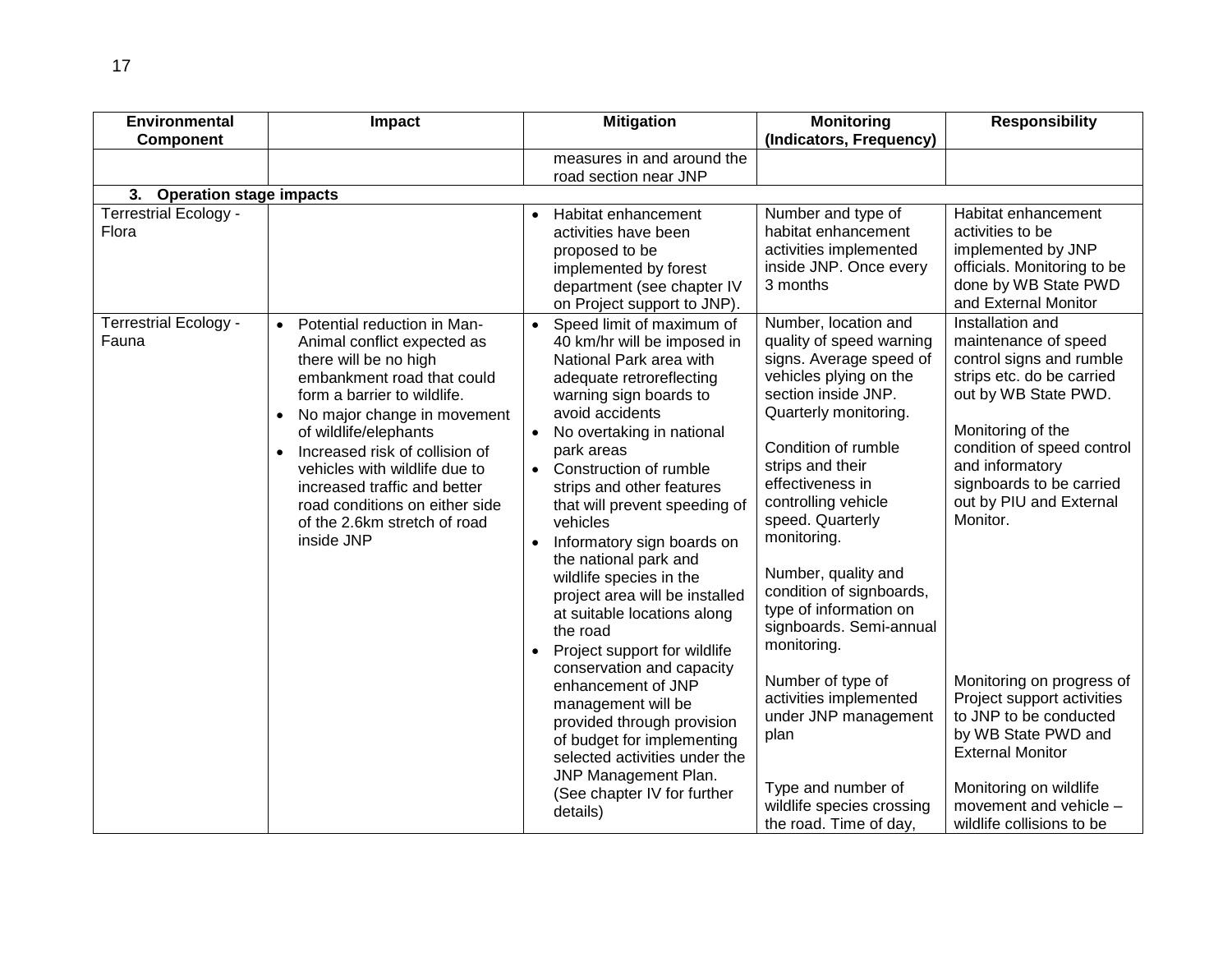| Environmental    | Impact | <b>Mitigation</b>                                                                                                                                                                                                                                                                                                                                                                                                                                                                                                                                                                                                                                                                                                                   | <b>Monitoring</b>                                                                                                                                                                                                                                                                                                                                        | <b>Responsibility</b>                                                |
|------------------|--------|-------------------------------------------------------------------------------------------------------------------------------------------------------------------------------------------------------------------------------------------------------------------------------------------------------------------------------------------------------------------------------------------------------------------------------------------------------------------------------------------------------------------------------------------------------------------------------------------------------------------------------------------------------------------------------------------------------------------------------------|----------------------------------------------------------------------------------------------------------------------------------------------------------------------------------------------------------------------------------------------------------------------------------------------------------------------------------------------------------|----------------------------------------------------------------------|
| <b>Component</b> |        |                                                                                                                                                                                                                                                                                                                                                                                                                                                                                                                                                                                                                                                                                                                                     | (Indicators, Frequency)                                                                                                                                                                                                                                                                                                                                  |                                                                      |
|                  |        | Monitoring of wildlife<br>$\bullet$<br>movement including<br>incidents of vehicle -<br>wildlife collissions along AH<br>48 as well as the section<br>inside JNP, during the first<br>3 years of project operation<br>will be undertaken by the<br>Wildlife Expert of the<br><b>External Monitor for Wildlife</b><br>Management. If increased<br>incidents of vehicle -<br>wildlife collisions are<br>experienced, necessary<br>additional mitigation<br>measures will be<br>implemented by the<br>maintenance contractor<br>under instructions from WB<br>State PWD.<br>The monitoring of collisions<br>$\bullet$<br>will be done against the<br>baseline data (to be<br>monitored in first year prior<br>to start of construction. | and month of crossing.<br>Monthly monitoring<br>through site visits and<br>primary or secondary<br>data if collected and<br>provided by JNP<br>officials.<br>Number of collisions<br>between vehicles and<br>wildlife. Quarterly<br>monitoring through site<br>visits and primary or<br>secondary data if<br>collected and provided<br>by JNP officials. | conducted by JNP<br>officials as well as<br><b>External Monitor.</b> |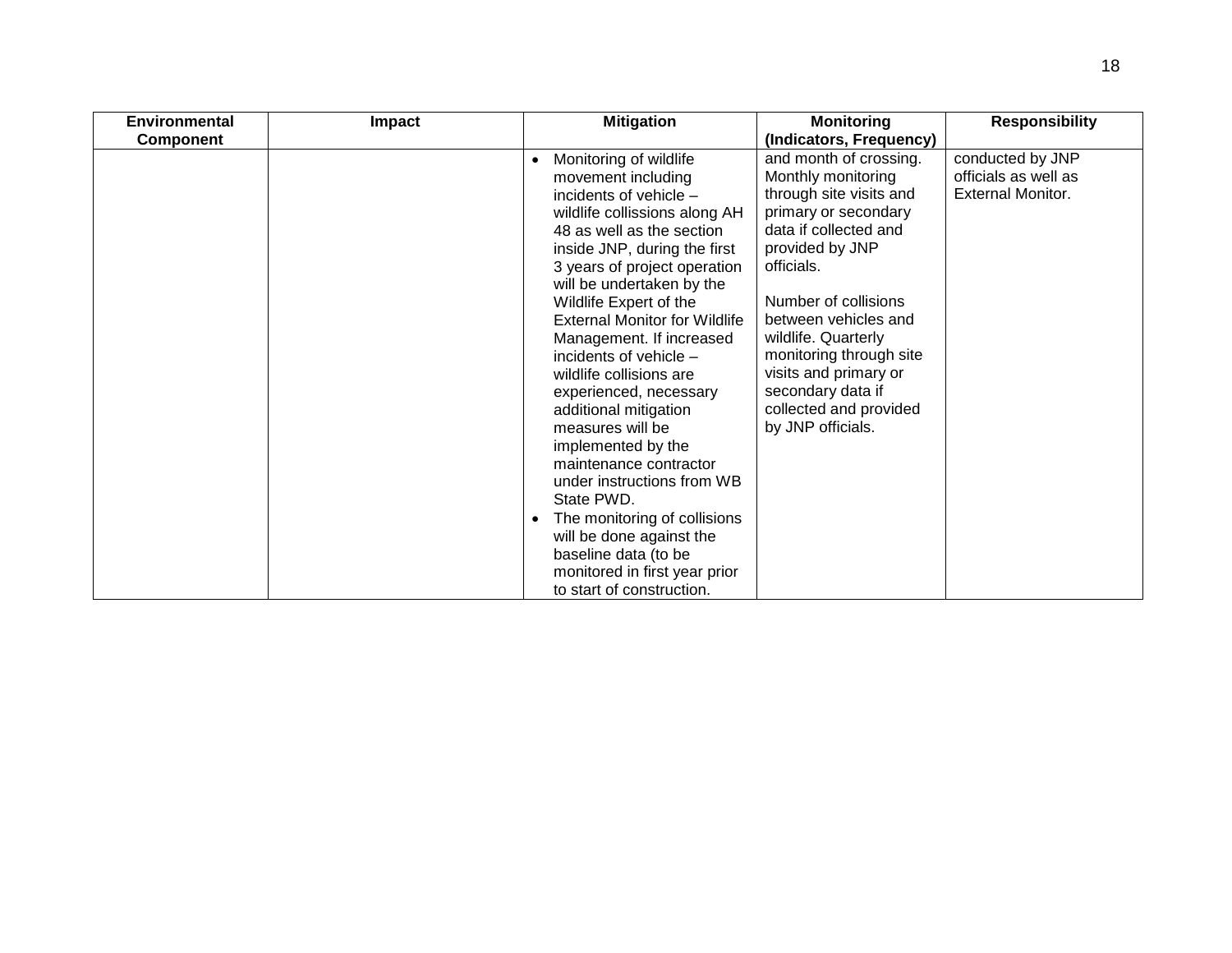### В. **Environmental Enhancement**

24. The ADB SPS requires that there should be no "net loss" of biodiversity as a result of the project. And where possible a "net gain" in biodiversity is encouraged. This project aspires to result in a net-gain of biodiversity by providing a budget support of approximately INR 94 million or \$1.5 million to selected activities under the Jaldhapara National Park Management Plan. Proposed activities are broadly classified into 4 categories: 1) Habitat management and improvement; 2) Infrastructure and equipment support for patrolling and monitoring activities; 3) Education, awareness, communication and eco-tourism; and 4) Eco-development activities. Proposed activities under each category are provided in appendix 2. Impementation of the selected activities is subject to approval by the Department of Forest.

### С. **Environmental Reporting System**

25. The subproject will continue reporting with the ongoing reporting system. The PIU through the ISC and contractors will maintain monthly progress report on implementation level of EMP. Any deviation from the contract requirements with respect to proposed EMP will be documented, corrective measures implemented, and compliance monitoring conducted to ensure the project maintains in-compliance. PIU through MORTH will submit six-monthly environmental monitoring report to ADB.

26. As part of the feedback mechanism, the EFP of PIU with the support of the ISC environmental specialist will monitor project compliance with respect to: i) Environmental Management Plan, and ii) Applicable laws, rules and regulations.

The external wildlife monitor consultant will work in close coordination with MORTH, PIU  $27.$ (WBPWD), and ISC to conduct third party technical monitoring and provide feedback and technical advice to enhance the effectiveness of implementation of the EMP. External Wildlife Monitor will prepare six-monthly environmental monitoring report for PIU for further submission to ADB through MORTH.

### D. **Implementation Arrangements and Institutional Capacity**

28. There is no change in the subproject implementation arrangements. The executing agency is the Ministry of Road Transport & Highways, Govt. of India (MORTH) and the implementing agency (IA) is the West Bengal Public Works (Roads) Directorate (WBPWD). MoRTH through PIU has the overall responsibly for implementation and monitoring of EMP.

29. The implementation of AH48 subproject is being coordinated by a Project Implementation Unit (PIU) headed by Project Director. PIU is supported for implementation support consultant (ISC). Environmental expert of ISC is responsible for direct supervision and monitoring of contractor works whereas environment and safety office (ESO) of contractor is responsplble for implementation of the EMP measures.

30. External monitor for wildlife conservation activities (EMWCA) is responsible for overall management and monitoring of wildlife management activitiesand conducting third party monitoring of EMP implementation and monitoring by the contractor and ISC respectively. The external monitor is also responsible for necessary coordination with wildlife/forest authorities, monitoring of wildlife protections activities, and reporting.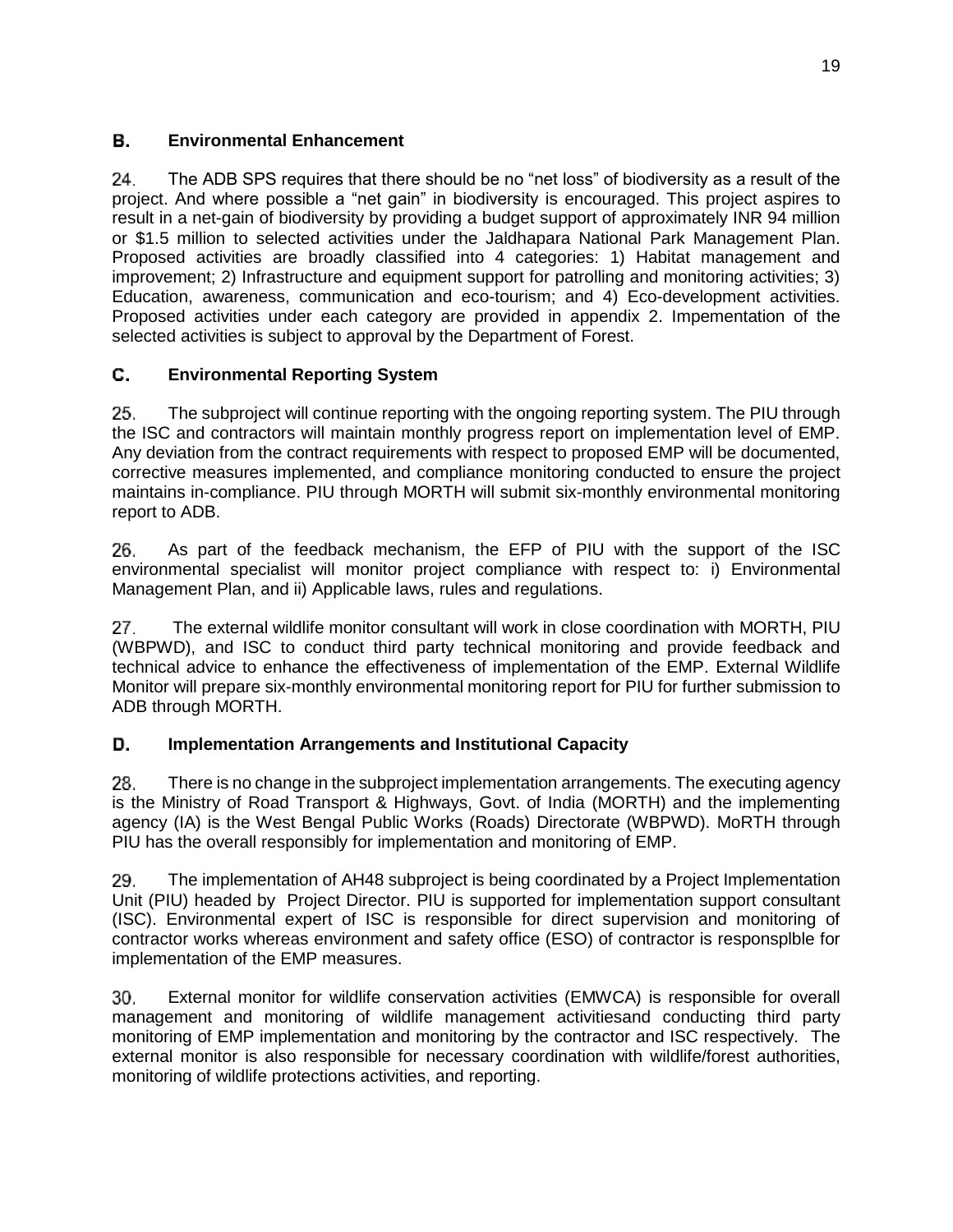## V. **PUBLIC AND STAKEHOLDER CONSULTATIONS**

### <span id="page-23-0"></span>**Introduction** А.

Successful implementation of the project requires coordinated efforts of various  $31.$ stakeholders at different levels. Consultations at different levels are being used as a tool to inform and educate stakeholders about the proposed action both before and after the development decisions are made. The involvement of the various stakeholders ensured that the affected population and other stakeholders are informed, consulted and allowed to participate at various stages of project preparation and implementation.

 Consultations are being undertaken continuously with key stakeholders as well as 32. affected communities. PIU, ISC and external wildlife monitor are constantly communicating with forest /wildlife officials at local, state and regional level to minimize impacts on wildlife particularly in Jaldapara National Park area. The consultation started at project preparation stage (2013) and it continuing at implementation stage.

The key stakeholders consulted in the process of finalization of wildlife protection 33. measures included:

- Principal Secretary, Public Works Department, West Bengal
- Principal Secretary, Forest and Environment Department, West Bengal
- Chief Secretary, West Bengal
- Principal Chief Conservator of Forest and Chief Wild Life Warden, Forest and Environment Department, West Bengal
- Additional Principal Chief Conservator of Forest (APCCF), West Bengal
- Principal Chief Conservator of Forest & Head of Forest Force (HoFF), West Bengal
- Divisional Forest Officer , Jaldapara Wild life Division , coochbehar & Jalpaiguri
- Nodal Officer and Conservator of Forest (CF), Aranya Bhawan , Kolkata
- District Magistrate, Alipurduar & Jalpaiguri
- Project Director, Asian Highway 48
- Field Officers from Jaldapara National Park
- Local NGOs

During the implementation of the project, PIU started consultations with forest officials in 34. April 2015. Table 5 present the sequence of the activities and consultations held with various stakeholders in connections with forests and wildlife clearance for AH48 subproject.

<span id="page-23-1"></span>

|  | Table 5: Sequence of Consultation Events related to Forest & Wildlife Clearance in AH-48 |
|--|------------------------------------------------------------------------------------------|
|--|------------------------------------------------------------------------------------------|

| SI. No. | <b>Particular</b>                                                                                                                               | īο                                            | Date         |                            |  |  |
|---------|-------------------------------------------------------------------------------------------------------------------------------------------------|-----------------------------------------------|--------------|----------------------------|--|--|
|         | Recommendation for forest clearance                                                                                                             | DFO.<br>Jaldapara<br>WL division <sup>5</sup> |              |                            |  |  |
| 2       | Online submission of Forest clearance<br>proposal for 10.9692 ha of land in<br>Sonakhali RF, Khairbari RF and Jaldapara<br><b>National Park</b> | PD.                                           | MoEF Website | 8 <sup>th</sup> April 2015 |  |  |

<sup>5</sup> DFO, Jaldapara Wildlife Division is also known as DFO, WL III and his office is in Cooch Behar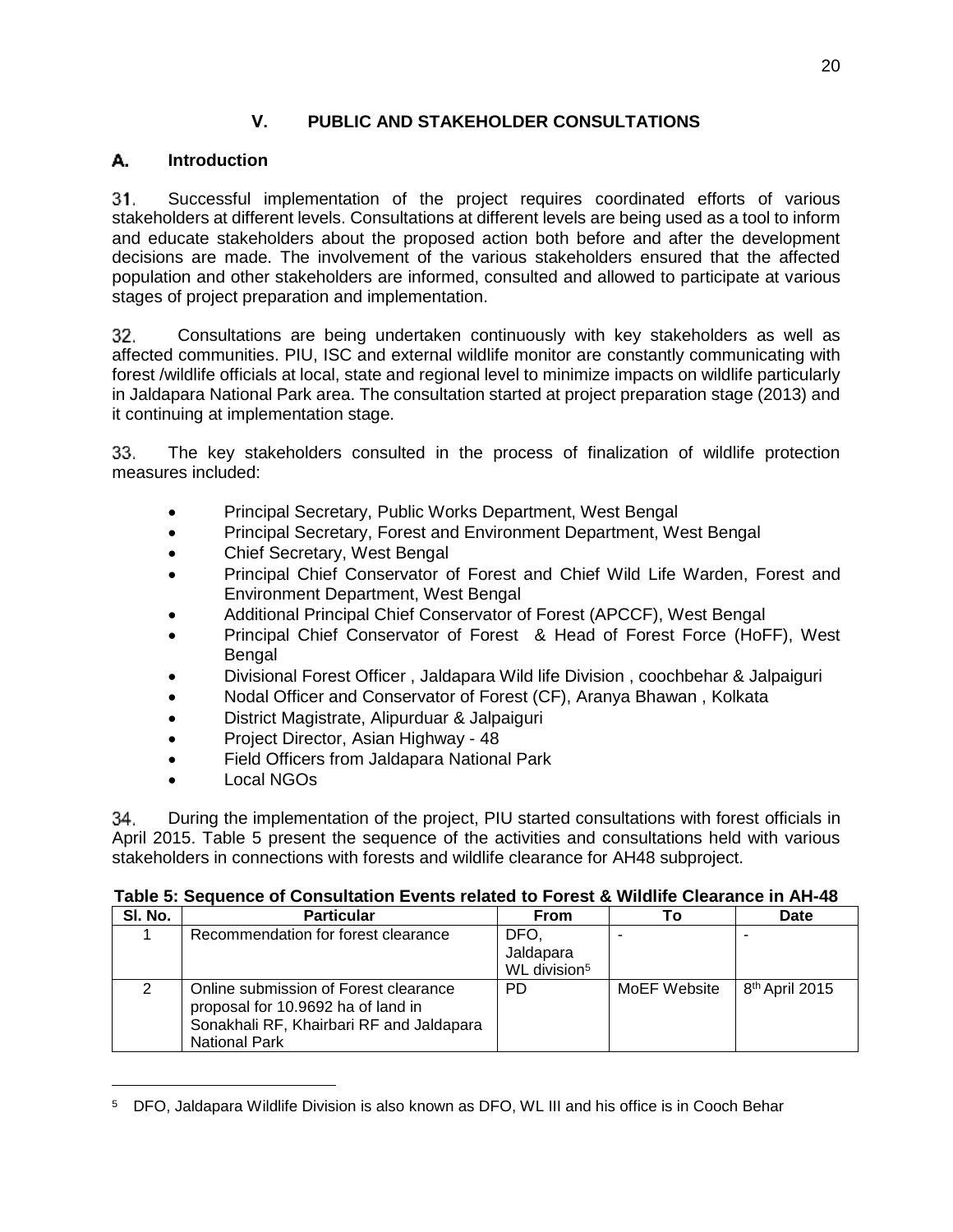| SI. No.        | <b>Particular</b>                                                                                                                                                                                                                      | From                         | To                               | <b>Date</b>                           |
|----------------|----------------------------------------------------------------------------------------------------------------------------------------------------------------------------------------------------------------------------------------|------------------------------|----------------------------------|---------------------------------------|
| 3              | Acknowledgement from Forest clearance<br>website                                                                                                                                                                                       | <b>MoEF</b><br>Website       | PD/AH-48                         | 8 <sup>th</sup> April 2015            |
| 4              | Forest Submission - hard copy                                                                                                                                                                                                          | <b>PD</b>                    | Nodal Officer,<br><b>FCA</b>     | 20th April 2015                       |
| 5              | Online submission of Wild Life clearance in<br>Jaldapara National Park                                                                                                                                                                 | PD                           | MoEF Website                     | 15th June 2015                        |
| 6              | Requesting forest department to expedite<br>clearance                                                                                                                                                                                  | PS, WB PWD                   | PS, WB Forest<br>& Env           | 15 <sup>th</sup><br>September<br>2015 |
| $\overline{7}$ | Forwarding of proposal                                                                                                                                                                                                                 | JS, WB<br><b>Forest Dept</b> | RO, MoEF                         | 18th Feb 2016                         |
| 8              | Opinion of CWLW & request to submit<br>proposal                                                                                                                                                                                        | APCCF, WL                    | PD                               | 6 <sup>th</sup> Apr 2016              |
| $9\,$          | Wildlife clearance Submission - hard copy                                                                                                                                                                                              | PD                           | APCCF,<br>Forests                | 21st April 2016                       |
| 10             | Delivering presentation                                                                                                                                                                                                                | $\overline{PD}$              | CF, LA& FCA                      | 28th April 2016                       |
| 11             | Presentation by PD & EMWCA Consultant<br>& meeting in connection with Forest and<br>Wild Life clearances at Kolkata chaired by<br>PCCF (HoFF) and attended by Nodal<br>Officer, (CAMPA), PCCF (General) and<br>CF (Land Affairs & FCA) | $\overline{a}$               |                                  | 2 <sup>nd</sup> May 2016              |
| 12             | Revised proposal                                                                                                                                                                                                                       | PD                           | PCCF (HoFF)                      | 24th May 2016                         |
| 13             | Meeting to finalise the wild life<br>management Plan at Jalpaiguri between<br>Ms Sumita Ghatak, CF, Wild Life North<br>and PD & EMWCA Consultant <sup>6</sup>                                                                          |                              |                                  | 27th May 2016                         |
| 14             | <b>Suggestion of Elevated Corridor</b>                                                                                                                                                                                                 | PCCF (WL) &<br><b>CWLW</b>   | PCCF (HoFF)                      | $24th$ June 2016                      |
| 15             | <b>Suggestion of Elevated Corridor</b>                                                                                                                                                                                                 | CF, LA &<br><b>FCA</b>       | $\overline{PD}$                  | 27th June 2016                        |
| 16             | Meeting at Jaldapara Tourist Lodge,<br>Madarihat related to Elevated Corridor &<br>clearance chaired by CS, West Bengal and<br>attended by Concerned DM, PS (PWD),<br>PS (Forest & Env) & PD                                           |                              |                                  | 28th June 2016                        |
| 17             | <b>Enquiry about Elevated Corridor</b>                                                                                                                                                                                                 | CF (Central),<br>RO, MoEF    | PS, WB Forest<br>Dept            | 8 <sup>th</sup> Aug 2016              |
| 18             | Views of user agency regarding elevated<br>corridor                                                                                                                                                                                    | <b>PD</b>                    | PCCF (WL) &<br><b>CWLW</b>       | 6th Sept 2016                         |
| 19             | Email to attend meeting with PCCF WL &<br><b>CWLW</b>                                                                                                                                                                                  | CF, WL (HQ)                  | <b>PD</b>                        | 26th Sept 2016                        |
| 20             | Submission of draft WMP                                                                                                                                                                                                                | <b>EMWCA</b><br>Consultant   | PD                               | 14th Nov 2016                         |
| 21             | Meeting between PD & Forest Department<br>(PCCF (WL) & CWLW; CCF, WL (North) &<br>DFO, Jaldapara WL Division) related to<br>clearance                                                                                                  | $\overline{\phantom{a}}$     | $\overline{\phantom{a}}$         | $22nd$ Nov 2016                       |
| 22             | Submission of draft WMP                                                                                                                                                                                                                | PD                           | DFO,<br>Jaldapara WL<br>division | 28th Nov 2016                         |

 $^6$  Only meetings which were attended by PD along or absence of EMWCA referred. The TL, EMWCA has met the DFO, Jaldapara WL Division & DFO, Jalpaiguri a number of times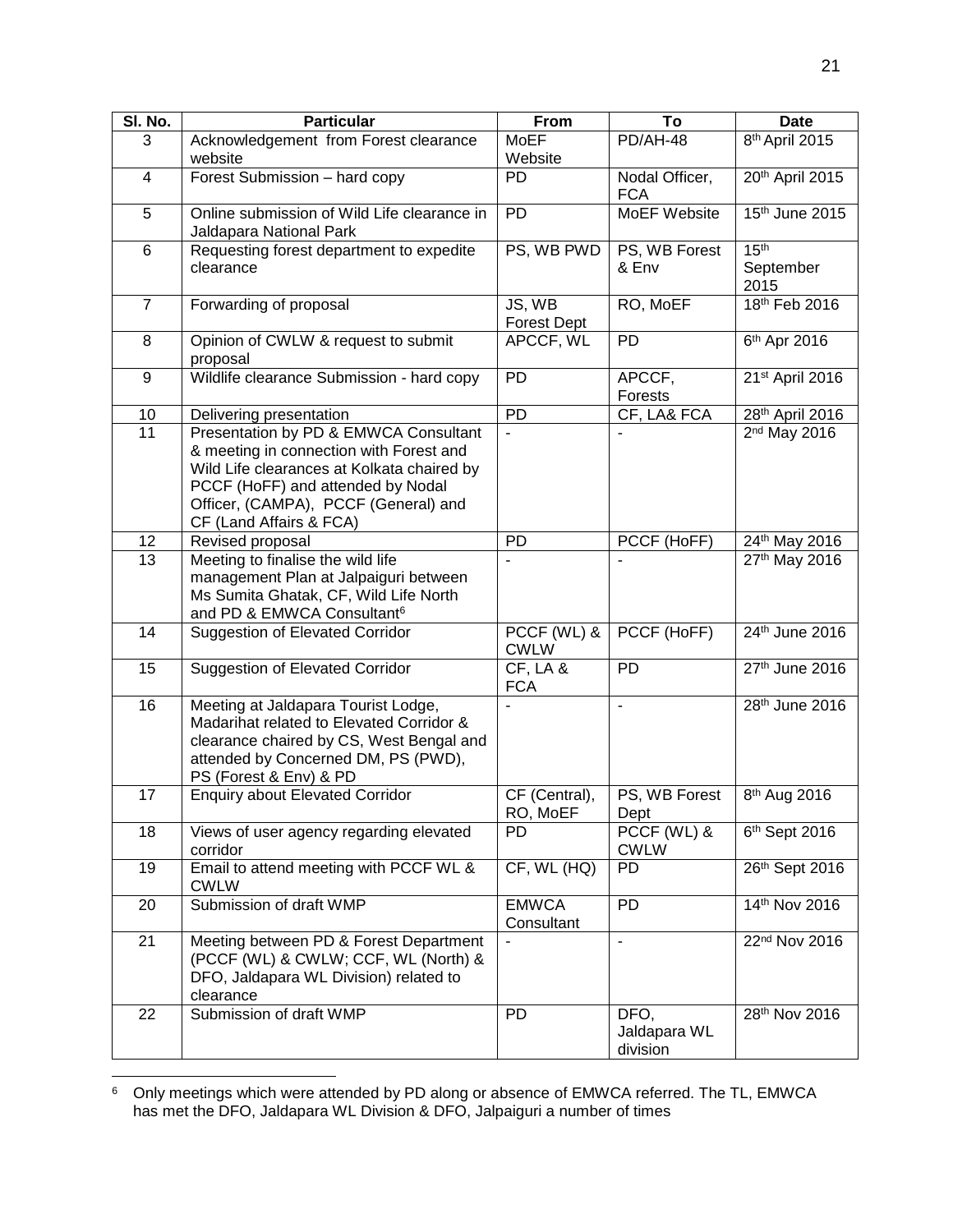| SI. No. | <b>Particular</b>                                                                                                                                                    | From                                    | To                               | <b>Date</b>               |
|---------|----------------------------------------------------------------------------------------------------------------------------------------------------------------------|-----------------------------------------|----------------------------------|---------------------------|
| 23      | Email attaching draft WMP                                                                                                                                            | <b>PD</b>                               | DFO,<br>Jaldapara WL<br>division | 29th Nov 2016             |
| 24      | Confirmation of decision taken during<br>meeting held between Project Authority,<br>AH-48 and Forest Department, Govt of<br>West Bengal on 22 <sup>nd</sup> Nov 2016 | <b>PD</b>                               | PCCF (WL) &<br><b>CWLW</b>       | 13th Dec 2016             |
| 25      | Permission for withdrawal of EUP work                                                                                                                                | <b>PD</b>                               | CE, PWD                          | 16 <sup>th</sup> Dec 2016 |
| 26      | Comments on draft WMP                                                                                                                                                | DFO,<br>Jaldapara<br><b>WL</b> division | <b>PD</b>                        | 26th Dec 2016             |
| 27      | MoM held at Jaldapara National Park<br>between PD & Forest Department                                                                                                | CF, WL (HQ)                             | PD                               | 24th Jan 2017             |
| 28      | Permission for working in Sonakhali RF<br>area                                                                                                                       | DFO.<br>Jalpaiguri<br><b>Division</b>   | <b>PD</b>                        | 25th Jan 2017             |
| 29      | Dropping of EUP                                                                                                                                                      | PS, WB PWD                              | PS, WB Forest<br>& Env           | 30th Jan 2017             |
| 30      | Permission for improvement (resurfacing<br>and strengthening) works in Jaldapara<br><b>National Park</b>                                                             | PCCF (WL) &<br><b>CWLW</b>              | <b>PD</b>                        | 6 <sup>th</sup> Feb 2017  |
| 31      | Email related to Permission for<br>improvement (resurfacing and<br>strengthening) works in Jaldapara National<br>Park                                                | PCCF (WL) &<br><b>CWLW</b>              | PS, WB PWD                       | 7 <sup>th</sup> Feb 2017  |
| 32      | Handing over of site in forest and Wild Life<br>area                                                                                                                 | PD                                      | Punj Lloyd Ltd                   | 9 <sup>th</sup> Feb 2017  |

35. The record of these meetings/ discussions is minuted. Based on the these discussions it was recommended by the PCCF (Wildlife) and Chief Wildlife Warden (CWLW) that construction of three elephant underpasses proposed as part of project design are no feasible from biodiversity and wildlife point of view as it will require additional land from national park area), therefore project authority can undertake improvement work within existing road width without raising the road level. Permission letter from PCCF (WL) & CWLW on the same is provided in Appendix 1.

### В. **Consultations with Affected Communities**

36. The public consultation are being carried out by the PIU officials, implementation support consultant, external wildlife monitor experts and NGO representatives at community level and group level during the project implementation process. The NGOs carried out individual household level consultations for all the affected households and informed about the impacts of projects and their entitlements.

37. Apart from them there were consultation made on case to case basis by the project director based on the significance of the issues. The NGO has reported that the consultations were carried out with community and focus groups. Detailed of public/community consultations are being reported in the six-monthly environment and social monitoring reports. There were 8 consultations carried out by PIU on AH48 subproject between July – December 2016. It was attended by 118 persons from local communities. Table 6 present summary of these consultations. Details are presented for the six-monthly monitoring report for the July-Dec 2016 period. The photographic record of consultations is provided in Appendix 2**.**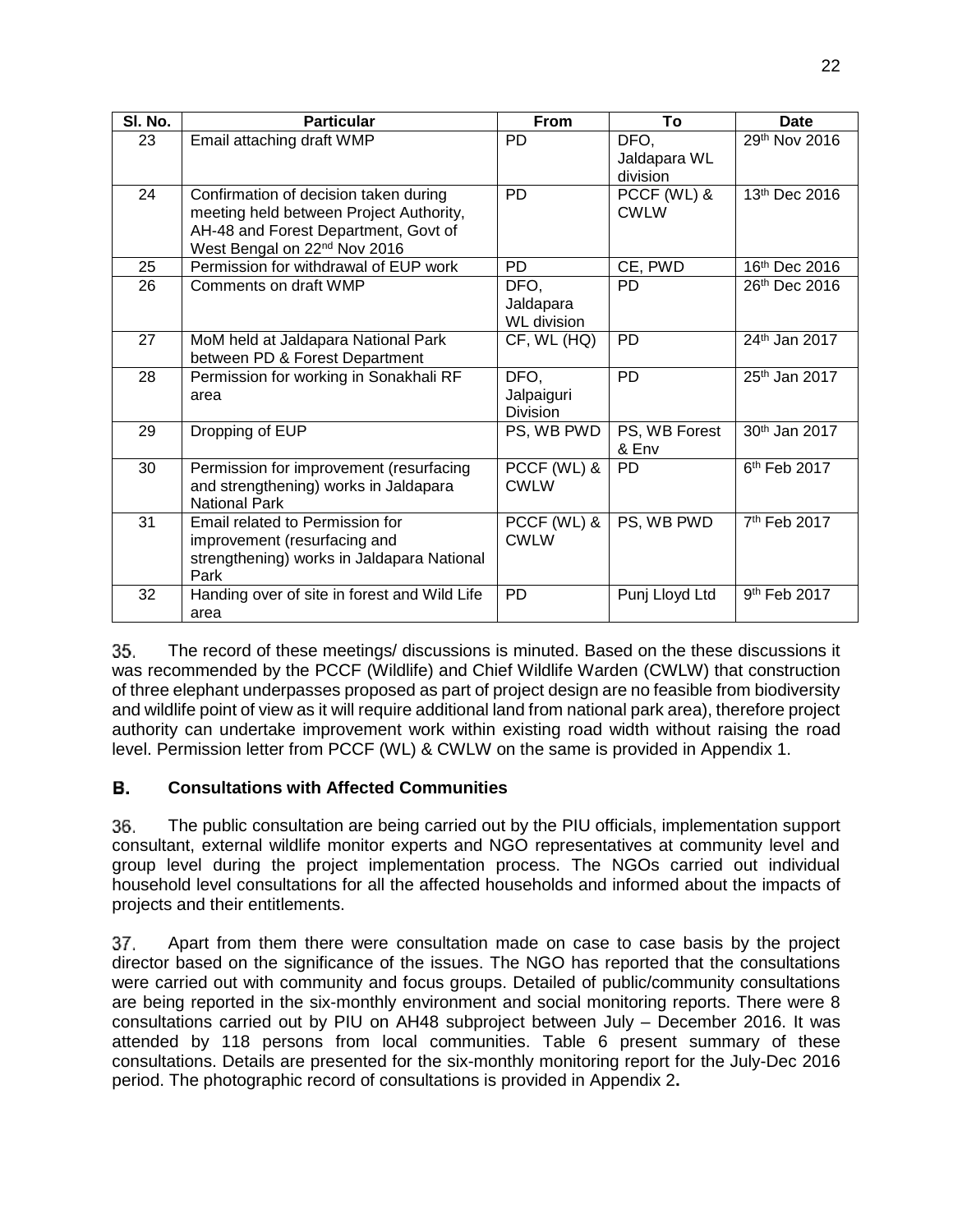| SI.<br>No. | Date       | Location                                              | Number of<br><b>Participants</b> |
|------------|------------|-------------------------------------------------------|----------------------------------|
|            | 13.06.2016 | Near BDO Office, Mekliganj, Changrabandha, Coochbehar | 19                               |
| 2          | 21.06.2016 | Birpara Chowpati, Madarihat, Alipurduar               | 12                               |
| 3          | 18.07.2016 | Gairkata, Dhupguri, Jalpaiguri                        | 18                               |
| 4          | 11.08.2016 | VIP More, Changrabandha, Coochbehar                   | 14                               |
| 5          | 26.08.2016 | Khokhlabasti, Pasakha, Kalchini, Alipurduar           | 15                               |
| 6          | 22.09.2016 | Dhupguri, Jalpaiguri                                  | 11                               |
| 7          | 23.09.2016 | Gairkata, Dhupguri, Jalpaiguri                        | 17                               |
| 8          | 24.09.2016 | Ethelbari Chowpati, Madarihat, Alipurduar             | 12                               |
|            |            | Total                                                 | 118                              |

<span id="page-26-1"></span>**Table 6: Summary of Public/Community Consultations undertaken during July-Dec 2016** 

38. The consultation with key stakeholders will continue during the completion of project construction as well as during operation period. PIU and External wildlife monitor expert will ensure that communities are consulted during the project implementation and key stakeholders are informed regularly on key biodiversity activities.

## VI. **CONCLUSIONS AND RECOMMENDATIONS**

<span id="page-26-0"></span>The proposed change in scope involves removal of construction of the Elephant 39. underpass from the scope of the contractors. These underpasses were designed to facilitate movement of elephants/widlife across roads within Jaldapara National Park. As per Government of India regulations project requires Wildlife Clearance and Forestry Clearance from the Ministry of Environment, Forests and Climate Change. The project proponent (WBPWD through PIU) approached and submitted applications to MoEFCC for these clearances. The concerned stakeholder and custodian of the Jaldapara National Park have examined the application along with improvement proposals and they clearly expressed their reservations on the efficacy of the elephant underpasses and hence deem these EUPs as unwarranted. Therefore based on the recommendations of the forests and wildlife authorities of West Bengal, the scope of project work in the Jaldapara National Park area has been changed to resurfacing and improvement of existing road within existing roadway width.

40. A comparison of the impacts and mitigation measures associated with and without proposed change in scope has been carried out and it is found that with the proposed change in scope the short term impacts on biodiversity and wildlife will be substantially reduced. However, the key long- term operation stage risk is increased collisions between vehicles and wildlife. To mitigate this risk a number of mitigation and monitoring measures will be implemented.

41. The project also aspires to result in a net-gain of biodiversity by providing budget support for implementing selected activities of the Jaldhapara National Park Management Plan. However, since the responsibility for implementation the lies with the JNP staff, this proposal is subjet to approval by the Department of Forests. It is recommended that PIU and external wildlife monitor closely coordinate with the Department of Forest and pursue the approval of this budget support.

42. The revised EMP given under chapter IV focuses only on biodiversity issues. This EMP must be implemented for construction works in and near the road section inside JNP. For all other physical environment related issues such as dust, construction debris, noise etc. the EMP provided in the original EIA of December 2013 must be followed.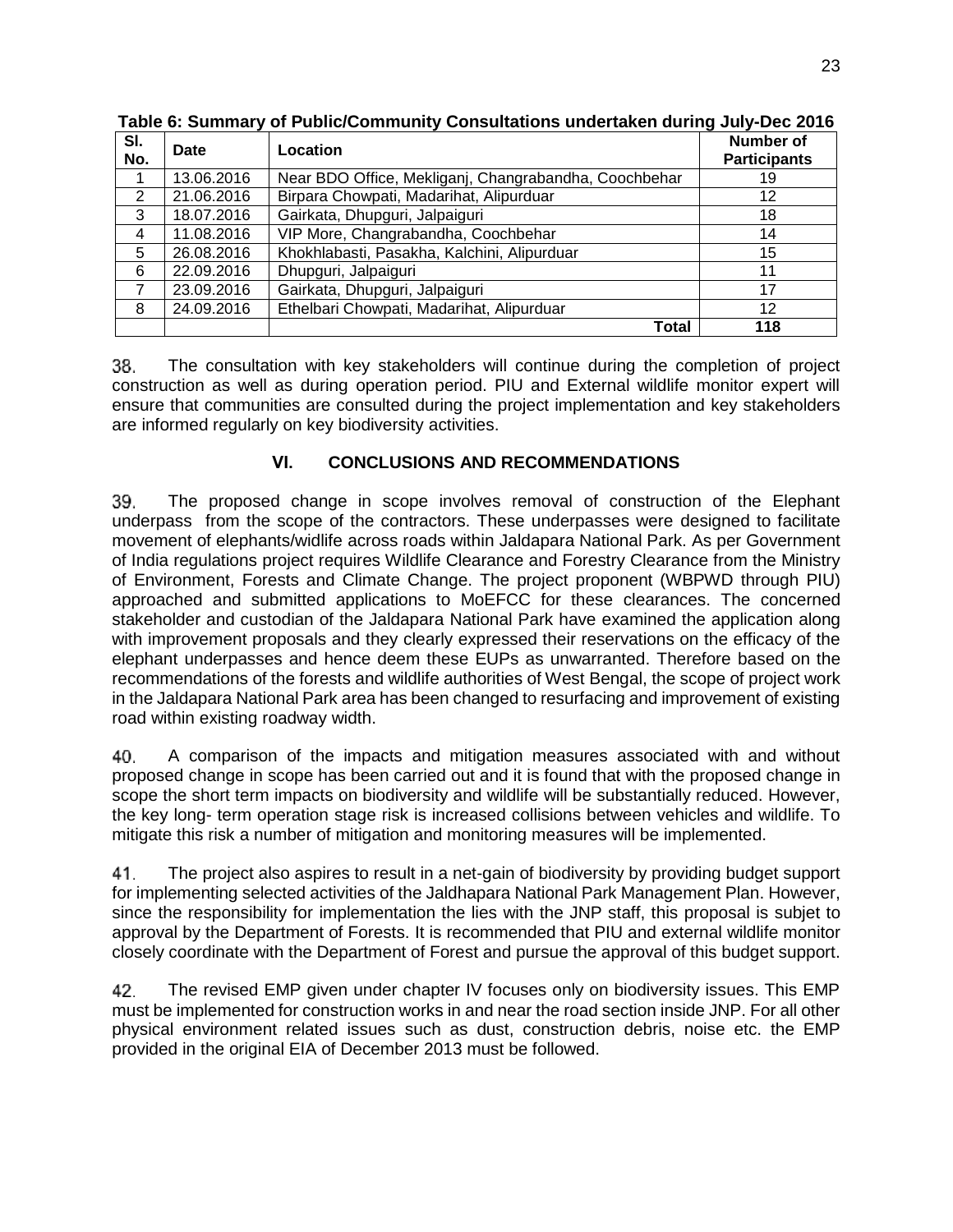## APPENDIX 1: PERMISSION LETTER FROM CHIEF WILDLIFE WARDEN

Govt. of West Bengal Directorate of Forests Office of the Principal Chief Conservator of Forests, Wildlife & Chief Wildlife Warden, West Bengal. Bikash Bhavan, North Block, Third Floor, Saltlake City, Kolkata-700 091. Tel.No.2334-6900/2358-3208, Fax.91-033-23345946 Website - www.wildbengal.com, e-mail: wbwildlife@gmail.com

No.: 659/WL/2M-166/2016

To The Principal Secretary, Public Works Department. Govt. of West Bengal.

> Sub. Improvement of AH-48 passing through Jaldapara National Park.

### Sir.

Please refer to the minutes of the meeting held on the subject on 22.11.2016 at Madarihat regarding the improvement of AH-48 passing though Jaldapara National Park which were communicated to you vide this office No. 402(11)/WL/2M-166/16, dated 24.01.2017 (copy enclosed). As stated earlier, it is made clear that as per the guidelines issued by the Ministry of Environment, Forests & Climate Change, Govt. of India vide F. No. 6-62/2013 WL, dated 22.12.2014, improvement (resurfacing and strengthening) of the existing roads do not require any permission and you can take up the work with immediate effect in accordance with existing rules, a copy of which is enclosed for your information and record.

Yours sincerely.

Enclosure:

1) Copy of letter No. 402(11)/WL/2M-166/16, dated 24.01.2017.

2) Copy of MoEF & CC, GOI's Guideline.

(Pradeep Vyas) Principal Chief Conservator of Forests, Wildlife & Chief Wildlife Warden, West Bengal

### No.: 660(6)/WL/2M-166/2016

Copy forwarded for information with enclosure to:

The P. S. to Hon'ble Minister-in-Charge, Department of Forests, Govt. of West Bengal.  $1)$ 

- The Principal Secretary, Department of Forests, Govt. of West Bengal.  $2)$
- $3)$ The Principal Chief Conservator of Forests & Head of Forest Force, West Bengal.
- The Chief Conservator of Forests, Wildlife (North), West Bengal.  $4)$
- The Conservator of Forests, Wildlife (North) Circle, West Bengal.  $5)$
- The Divisional Forest Officer, Jaldapara Wildlife Division, West Bengal.  $6)$

Sd/- Dr. P. Vyas, IFS

(Pradeep Vyas) Principal Chief Conservator of Forests, Wildlife & Chief Wildlife Warden, West Bengal

D:/PCCF, WL & CWLW, WB, 2017, bivas docx

Dated: 06.02.2017

Dated: 06.02.2017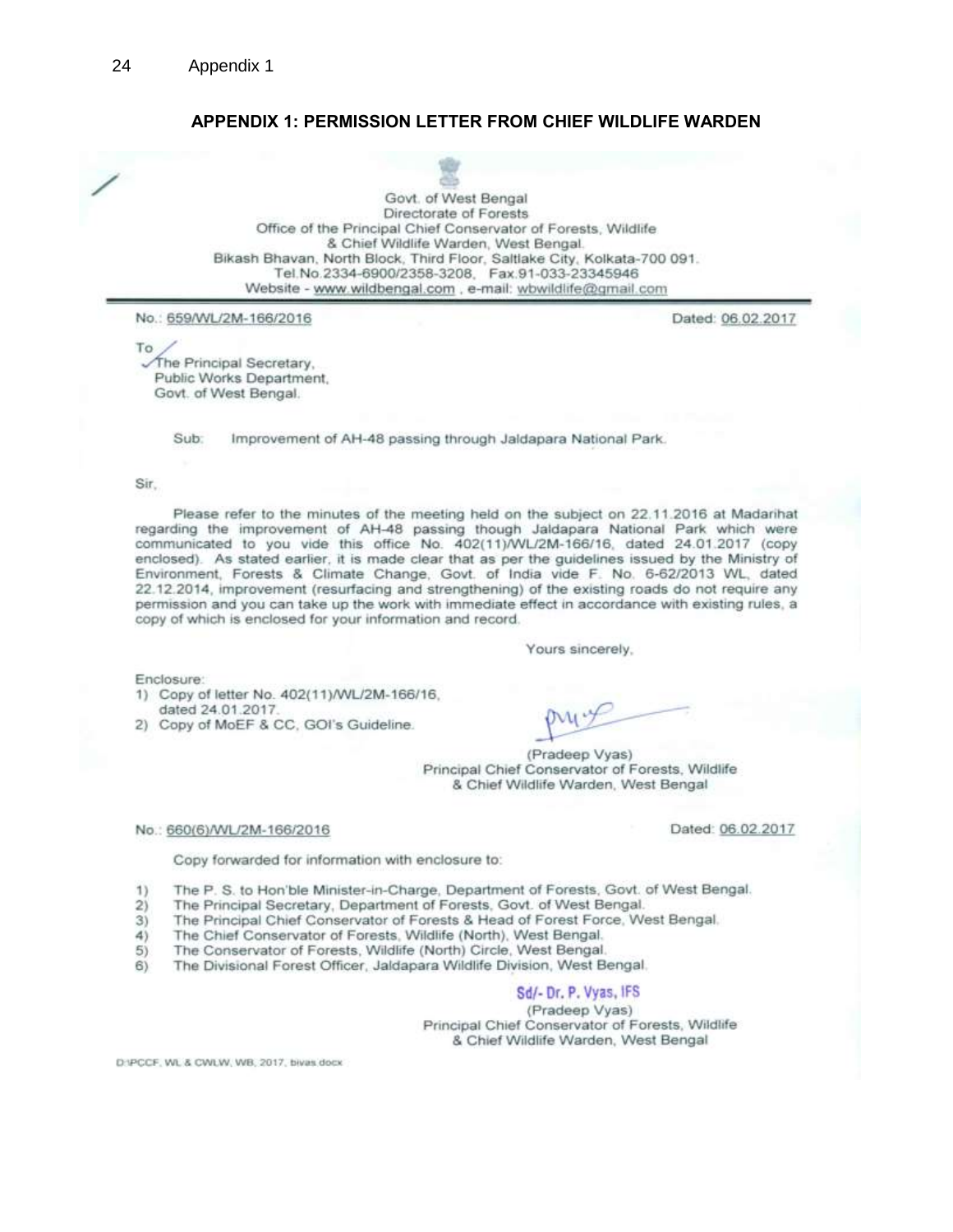## Minutes of the Meeting between Project Authority, Asian Highway-48 Project and Forest Department, Govt. of W.B.

Venue : Chamber of Assistant Wildlife Warden, Jaldapara National Park, Madarihat, Dist-Alipurduar.

Date and Time: 22.11.2016 at 1.30 P.M. Members present :-**Forest Department :-**

- 1. Sri. P. Vyas, IFS, PCCF Wildlife & CWLW, Govt. of West Bengal.
- 2. Sri. N. S. Murali, CCF, Wildlife North, Siliguri
- 3. Sri. J.V. Bhaskar, DFO, Jaldapara Wildlife Division, Cooch Behar.

### Project Implementation Unit, Asian Highway-48

- 1. Sri Deepak Kumar Singh, Project Director, Asian Highway-48 project
- 2. Sri. Rajrishi Mitra, Assistant Engineer, Construction sub -division-III, AH-48, Hasimara
- 3. Sri. Manoj Mamgaine, General Manager, Puni Lloyd Ltd.

## Sri. P. Vyas, PCCF & CWLW, W.B. took the chair and welcomed the members present.

Project Director, AH-48 briefed the house regarding present status of the progress of Asian Highway-48 project. He mentioned that Project authority has already submitted a Revised proposal to Forest Department for only improving the road without any widening of existing carriageway of 10 m width which would not change in any significant way the present scenario of Forest Vis Existing Road. It will also not involve any cutting of trees and diversion of any additional forest land. He emphasized the urgency in starting the work in Jaldapara National Park area as the work in other area is nearly completion. Project Director also mentioned that the elevated corridor in whole stretch could not be constructed on Technical and Financial considerations as communicated earlier.

Chief Wildlife Warden briefed the authorities that as per the guidelines given by Ministry of Environment, Forest and Climate Change vide no F.no. 6-62/2013 WL dated 22 Dec, 2014 no new road shall be constructed inside national park without approval of National Board of Wildlife, and also cases of widening of existing roads shall also need permission of National Board of wildlife. He further clarified that Resurfacing and strengthening of existing highways not involving widening within National Park is only possible as per existing guideline from MoEF & CC.

After careful consideration of all aspects it was agreed that Asian Highway-48 project authority may be allowed to work in Jaldapara National Park area. Subject to fulfillment of following conditions :-

- a) No widening of existing road would be done and only Resurfacing & strengthening of already existing National Highway-31C would be taken up.
- b) No tree would be cut in Jaldapara National Park area.
- c) No diversion of any additional land in Jaldapara National Park area would be sought at present. The work of AH-48 would be restricted only to the land already occupied by the existing National Park area.
- d) No Excavation of any kind would be done beyond existing Road and no debris of construction would be disposed of within Jaldapara National Park area.

It was decided that the project authority would revise their design and drawing accordingly and work would be started in consultation with DFO, Jaldapara Wildlife Division, Cooch Behar.

Project Director, AH-48 further informed that since this is an ADB funded project and as per requirement of ADB a Wild Life monitoring consultant has been engaged and they are supposed to prepare a Wild Life Management Plan in consultation with the concern Forest Department official. They have already submitted draft copy of the "Wild Life Management Plan" proposal. Project Director requested the chair that the same can be looked into to see if the same is in conformity with the Existing Management Plan of Jaldapara National Park or any modification is required. The chair agreed to look into it and advised that a copy of same may be submitted to DFO, Jaldapara Wildlife Division, Cooch Behar Division who would forward it to higher authority with his comment and in due course the views of Forest Department would be communicated. As there were no other issue to discuss, the meeting ended with vote of thanks to and from chair.

Sd/- P. Vvas, IFS

Principal Chief Conservator of Forests, Wildlife & Chief Wildlife Warden, West Bengal.

ANIRBAN / CF &CCF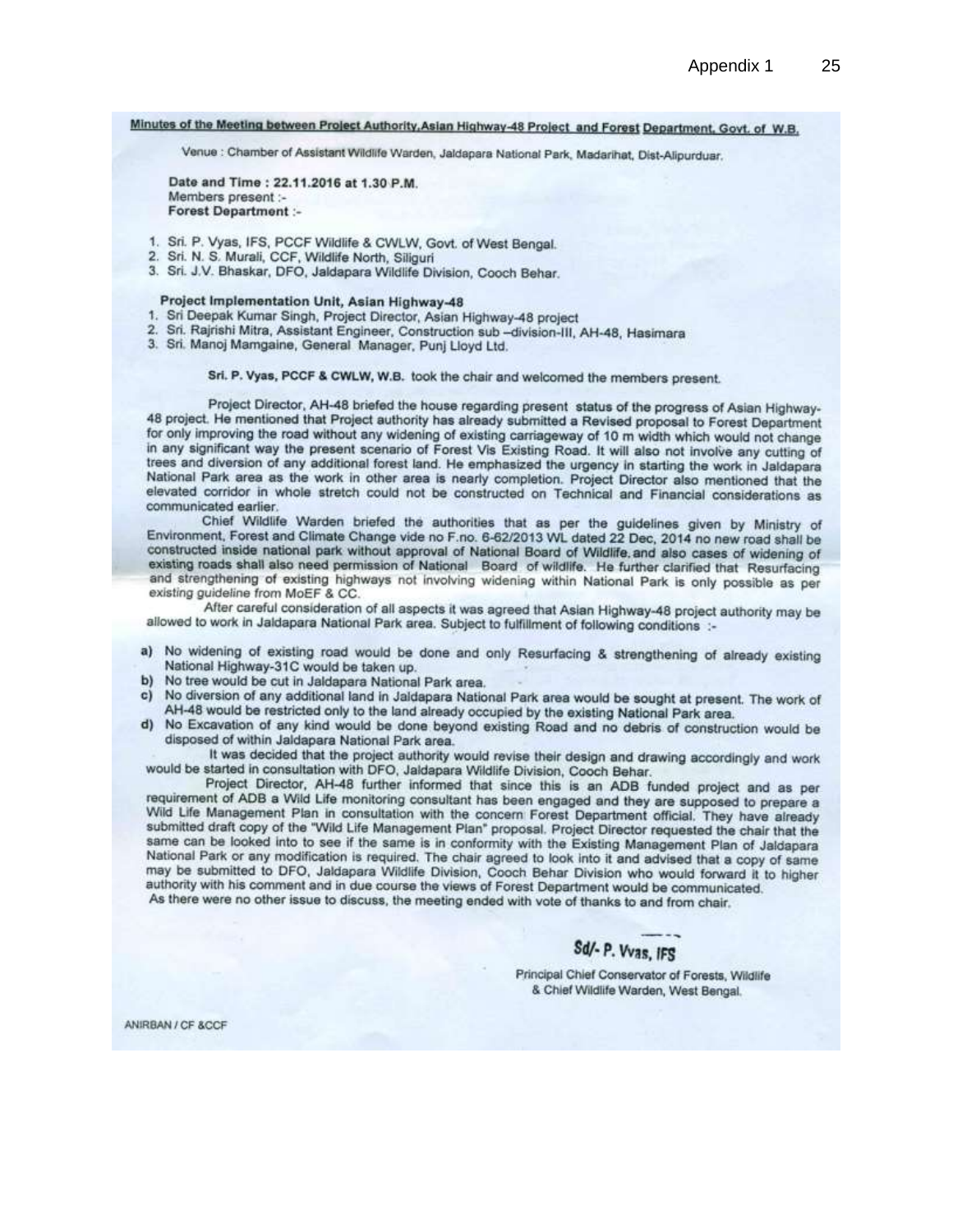### APPENDIX 2: PROPOSED ACTIVITIES FOR BUDGET SUPPORT TO JALDHAPARA NATIONAL PARK<br>Rate | Unit | YEAR 1 | YEAR 2 | YEAR 3 **Nature of Work Rate Unit YEAR 1 YEAR 2 YEAR 3 Total Cost** Phy Cost Phy Cost Phy Cost Rs in Lakhs **1 Habitat Management and Improvement** 1 Maintenance of grassland habitats & removal of invasive wamteriance or grassiand nabitals & removal or myasive  $\begin{array}{|c|c|c|c|c|c|c|c|c|} \hline 0.1 & Ha & 300 & 30 & 30 & 30 & 30 & 30 \ \hline \hline \end{array}$ 2 Restoration of grasslands by plantation of suitable indigenous grass species and maintenance<br>grass species and maintenance 3 Plantation of fodder grass in blank/thatch areas 0.2 Ha 60 12 60 12 60 12 **36** 4 Weed eradication (including climbers) 0.1 Ha 400 40 400 40 400 40 **120** 5 Plantationn of fodderr, grass after weed eradication 0.15 Ha 400 60 400 60 400 60 **180** 6 Removal of monoculture 0.1 Ha 75 7.5 75 7.5 75 7.5 **22.5** 7 Plantation of bamboo & tree fodder after removal of monoculture 0.14 **11.25** 11.25 **33.75** 11.25 11.25 11.25 11.25 11.25 11.25 11.25 11.25 11.25 13.75 8 Controlled burning of grasslands for habitat improvement 0.07 Ha 200 14 200 14 200 14 **42** 9 Construction and maintenance of Wallow Pools particularly for Rhinos 0.75 Ha <sup>3</sup> 2.25 <sup>3</sup> 2.25 <sup>3</sup> 2.25 **6.75** 11 Construction of Water Conservation Structures 3 NA 1 3 1 3 1 3 9<br> **SUB-TOTAL** 67 **SUB-TOTAL 675 2 Infrastructure and Equipment Support** 1 Maintenance of Fire lines 0.05 Km 60 3 60 3 60 3 9 2 Construction of Watch Towers 1.25 No 1 1.25 1 1.25 1 1.25 **3.75** 3 Construction of Field Camps for monitoring and Anti poaching  $\frac{1}{28}$  operations 3.5  $\frac{1}{28}$  10.5  $\frac{1}{28}$   $\frac{1}{28}$   $\frac{1}{28}$   $\frac{1}{28}$   $\frac{1}{28}$   $\frac{1}{28}$   $\frac{1}{28}$   $\frac{1}{28}$   $\frac{1}{28}$   $\frac{1}{28}$   $\frac{1}{28}$   $\frac{1}{28}$   $\frac{1}{28}$   $\frac{1}{28}$   $\frac{1}{28}$   $\frac{1}{28}$   $\frac$ 4 Purchase of vehicles (Four wheeler) for patrolling 8 No 2 16 16 5 Cuddeback C1 Camera Trap 0.22 No 50 11 20 4.4 10 2.2 **17.6** 6 Garmin GPS E-trex 30 X 0.075 No 10 0.75 \_ \_ \_ \_ **0.75** 7 Hawke Nature Trek 8X42 Binocular 0.19 No 20 3.8 \_ \_ \_ \_ **3.8** 8 Hawke LRF Pro 900 Meter Range finder **1.9** 0.19 No 10 1.9 \_ \_ \_ \_ \_ \_ \_ \_ \_ \_ 1.9 9 Suunto KB-20 Compass 0.055 No 20 1.1 \_ \_ \_ \_ **1.1** 10 DSLR Camera - Canon DSLR - EoS 1200 D Dual Kit (EF 18-<br>55 & EF 55-250)  $55$  & EF 55-250) **1.85**  $\frac{1}{2}$  (1.85  $\frac{1}{2}$   $\frac{1}{2}$   $\frac{1}{2}$   $\frac{1}{2}$   $\frac{1}{2}$   $\frac{1}{2}$   $\frac{1}{2}$   $\frac{1}{2}$   $\frac{1}{2}$   $\frac{1}{2}$   $\frac{1}{2}$   $\frac{1}{2}$   $\frac{1}{2}$   $\frac{1}{2}$   $\frac{1}{2}$   $\frac{1}{2}$   $\frac{1}{2}$   $\frac{1}{2}$  11 Patrolling Boat 0.7 No 5 3.5 \_ \_ \_ \_ **3.5** 12 Field Kits for the frontline staff 0.04 No 50 2 **2 SUB-TOTAL 89.25 3 Education and Awareness, Communication and Eco-tourism** 1 Development of Nature Trails with interpretive signages 3 No 2 6 2 6 1 3 **15** 2 Information material including brochures, checklist of birds & mormalion material including brochures, checklist of birds  $\alpha$   $\alpha$  | No | 20 | 10 | 5 | 35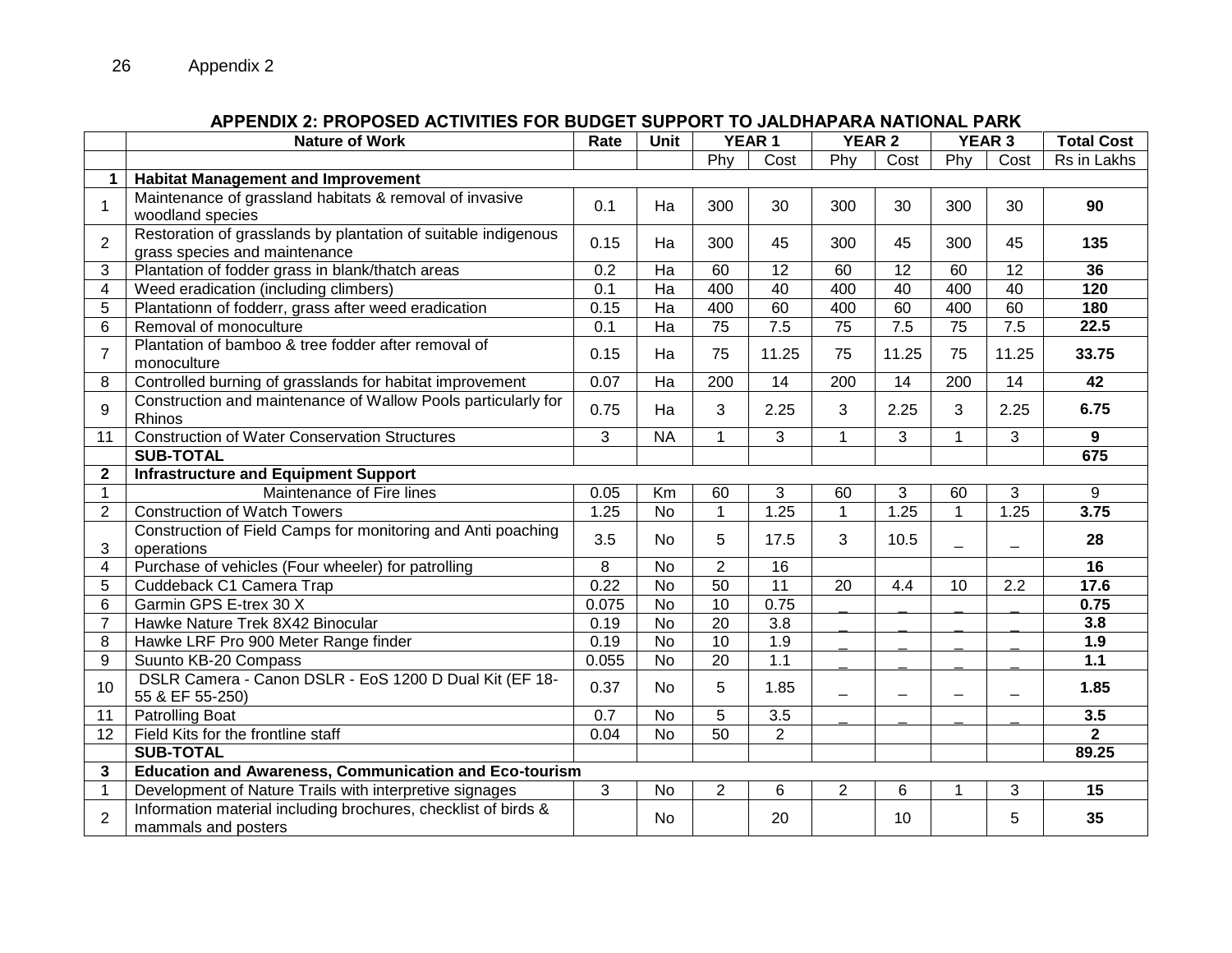|   | <b>Nature of Work</b>                                                                                                  | Rate | Unit |     | <b>YEAR 1</b> | <b>YEAR 2</b> |      | <b>YEAR 3</b> |      | <b>Total Cost</b> |
|---|------------------------------------------------------------------------------------------------------------------------|------|------|-----|---------------|---------------|------|---------------|------|-------------------|
|   |                                                                                                                        |      |      | Phy | Cost          | Phy           | Cost | <b>Phy</b>    | Cost | Rs in Lakhs       |
|   | Renovation and Upgradation of the Entrance and Visitor<br>Interpretation Centre at Madarihat with interactive exhibits |      |      |     | 40            |               | 15   |               | 5    | 60                |
| 4 | Development of Camping Sites                                                                                           | 4    | No   |     |               |               | 4    |               | 4    | 16                |
| 5 | Education Camps for School Children and local communities                                                              | 0.25 |      | 20  |               | 10            | 2.5  | 10            | 2.5  | 10                |
|   | <b>SUB-TOTAL</b>                                                                                                       |      |      |     |               |               |      |               |      | 136               |
| 4 | <b>Eco development activities</b>                                                                                      |      |      |     |               |               |      |               |      |                   |
|   | Strengthening of EDCs -Capacity building, income generation<br>activities and training                                 | 0.75 | No   | 25  | 18.75         | 20            | 15   | 10            | 7.5  | 41.25             |
|   | <b>SUB-TOTAL</b>                                                                                                       |      |      |     |               |               |      |               |      | 41.25             |
|   | <b>GRAND TOTAL</b>                                                                                                     |      |      |     |               |               |      |               | Rs.  | 941.5             |